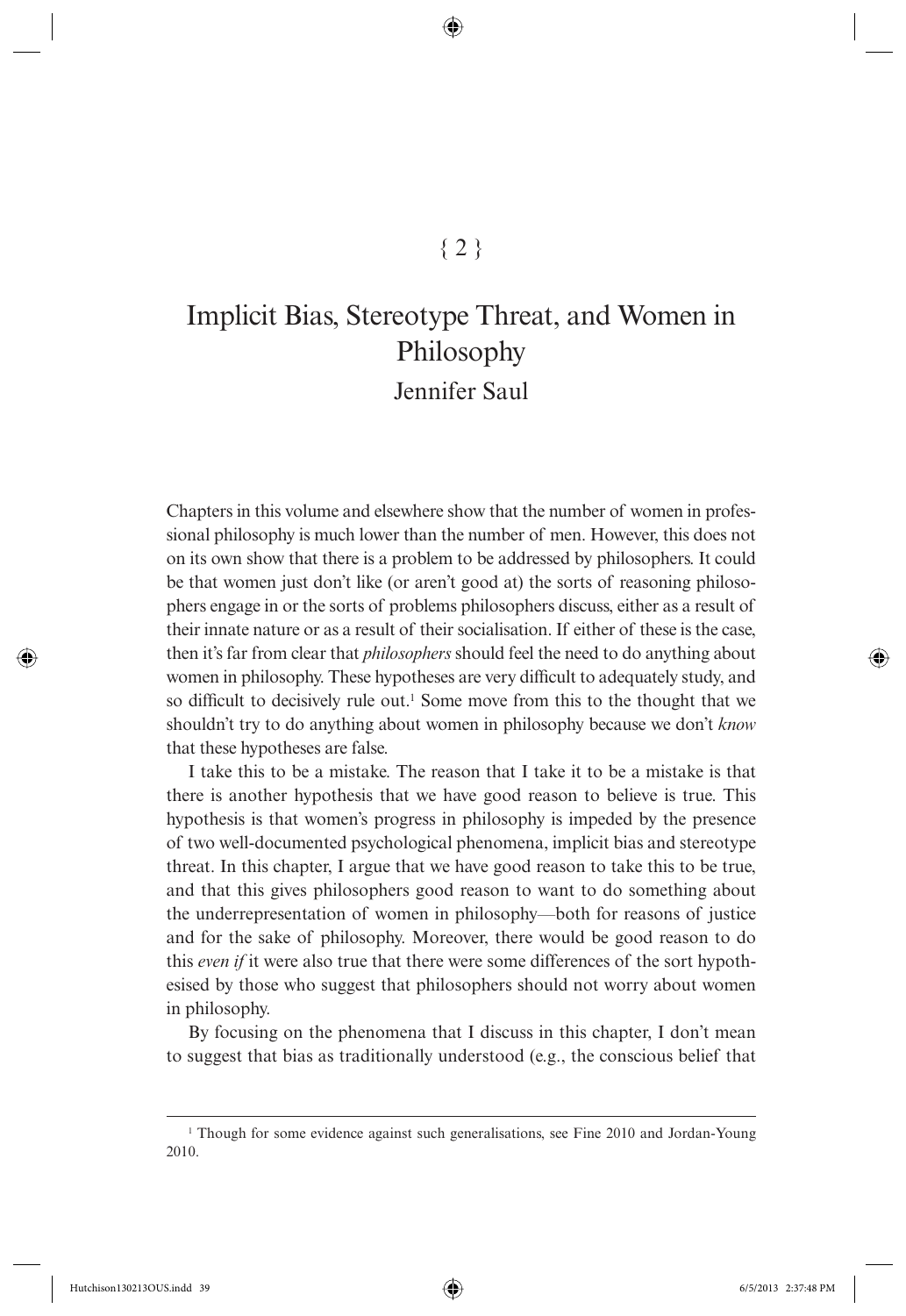women are bad at philosophy) is a thing of the past.<sup>2</sup> Unfortunately, it does still exist.<sup>3</sup> But the phenomena that I discuss here are less well known, and they may also be more widespread.

## **1. Surprising Psychological Results**

 Here I focus on two psychological phenomena: implicit bias and stereotype threat. The implicit biases that we are concerned with here are unconscious biases that affect the way we perceive, evaluate, or interact with people from the groups that our biases "target". 4 Stereotype threat is sometimes consciously felt but also sometimes unconscious,<sup>5</sup> and it concerns ways that a person's (awareness of their) own group membership may negatively affect their performance. So, in the case of women in philosophy, implicit biases will be unconscious biases that affect the way we **perceive** (for instance) the quality of a woman's work, leading us to evaluate it more negatively than it deserves; while stereotype threats may lead a woman to genuinely underperform in philosophy.

## 1.1 IMPLICIT BIAS

 Psychological research over the last decades has shown that most people—even those who explicitly and sincerely avow egalitarian views—hold what have been described as implicit biases against such groups as blacks, women, gay people, and so on. This is true even of members of the 'targeted' group (see, e.g., Moss-Racusin et al. 2012; Steinpreis et al. 1999; Vedantam 2005). So, for example, women as well as men are biased against women. These biases are manifested in, for example, association tasks asking subjects to pair positive and negative adjectives with black or white faces: Most are much speedier to match black faces with negative adjectives than with positive ones.<sup>6</sup> They are also, it has

<sup>&</sup>lt;sup>2</sup> Nor do I mean to suggest that biases are the only factors involved in the underrepresentation of women in philosophy. Other factors may well also play a role, like the gendered differences in intuitions suggested by Buckwalter and Stich (2010) . Though also see Louise Antony's critique of this work (Antony 2012).

<sup>&</sup>lt;sup>3</sup> Those who doubt this are invited to browse the blog www.beingawomaninphilosophy. wordpress.com.

One may also use the term 'implicit bias' in a more general way, to refer to unconscious associations more generally. Even in the more specific way that I am using the term here, implicit biases need not have negative effects: One might unconsciously associate groups with different flavours of ice cream without this having any negative effects. However, my focus here is on implicit biases that may have negative effects.

 $5$  Steele (2010) discusses both conscious and unconscious stereotype threat. For conscious stereotype threat, see, for example, his chapter 5; for unconscious stereotype threat, see, for example, his chapter 7.

 $6$  To take one of the tests, go to  $\langle \text{https://implicit.harvard.edu/implicit/>}.$  The Implicit Association Tests (IATs) are not without critics. See, for example, Blanton and Jaccard 2006 . But see also the replies in Greenwald et al. 2006 and Jost et al. 2009 . And note, as discussed in Jost et al., that the IATs represent just one paradigm for demonstrating the existence of implicit bias.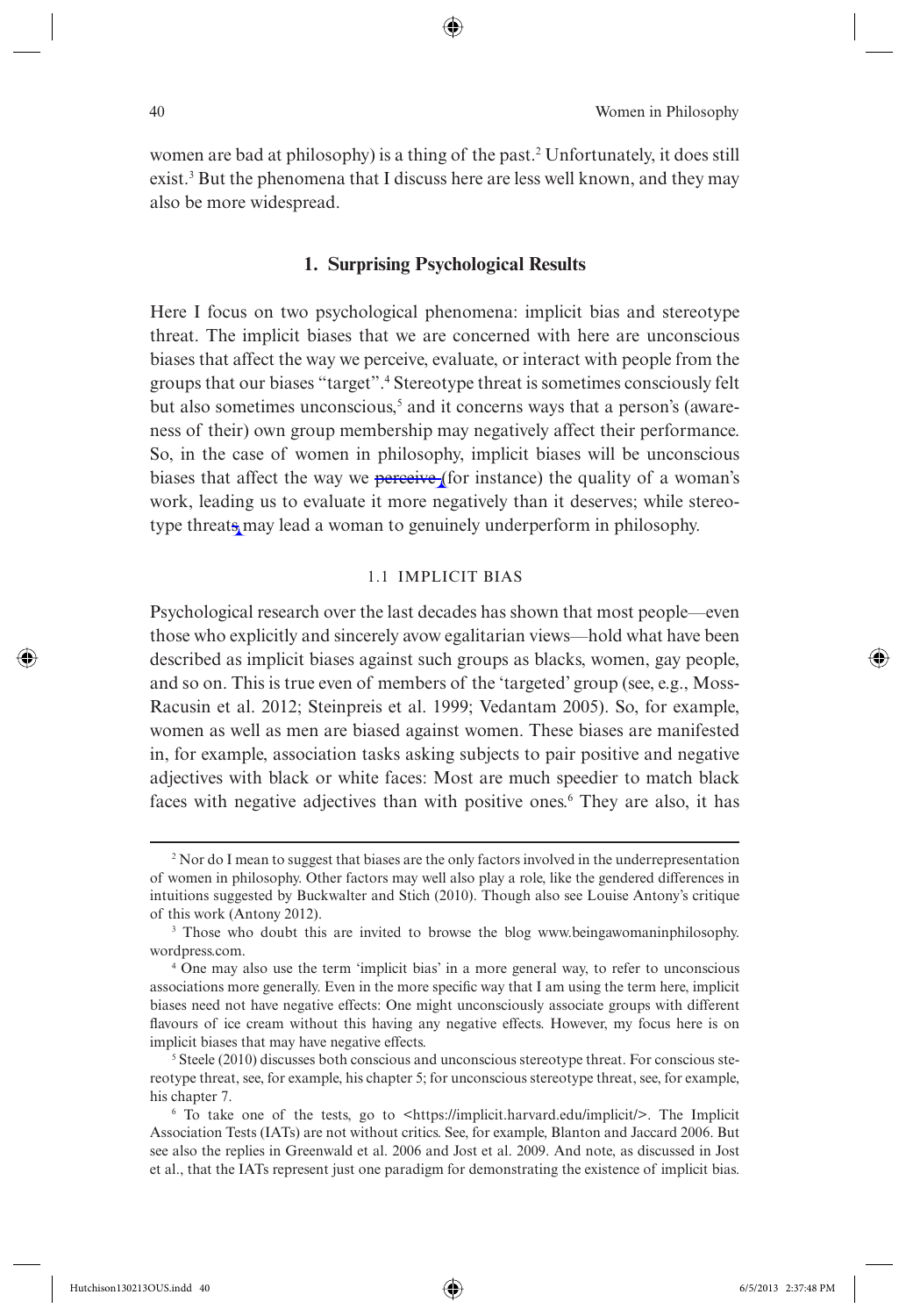been argued, manifested in behaviour: Studies have shown that those with antiblack implicit biases are less friendly to black experimenters and more likely to classify an ambiguous object in a black person's hand as a gun while classifying it as harmless in a white person's hand.<sup>7</sup>

⊕

 Academics are clearly affected by implicit bias, even if (as seems likely) explicit commitments to egalitarianism are widespread. First, take the case of journal submissions. Anonymous review<sup>8</sup> is apparently only rarely practiced in ecology and evolution journals. But one such journal, *Behavioural Ecology* , recently decided to do it. They found that it led to a 33 percent increase in representation of female authors (Budden et al. 2008).

 Next, take the case of CVs. It is well established that the presence of a male or female name on a CV has a strong effect on how that CV is evaluated. This is true both inside and outside of academia. Philosophers have not specifically been studied, but we do know that those academics most likely to be aware of the existence of unconscious psychological processes—psychologists—exhibit just this bias. In Moss-Racusin et al.'s 2012 study, faculty participants rated the same CV as more competent and hireable, and deserving of a higher salary if a male name was at the top of it. They were also more willing to mentor the males. These effects were equally strong for both male and female evaluators, of all ages. They were also shown to correlate with preexisting "subtle" biases against women.

What data like these seem to show is that people—including academics, including those with explicit egalitarian beliefs, and including those who are themselves women—more readily associate the sorts of traits valued in CVs and in articles with men than with women. Research indicates that traits like originality, excellence, leadership, and intellectual ability seem to be more readily associated with men than with women (Valian 1999).

## 1.2 STEREOTYPE THREAT

 Stereotype threat is a very different sort of phenomenon. Rather than affecting the way that members of a stigmatised group are *perceived or evaluated* , stereotype threat affects the way that members of that group actually *perform.* Victims of stereotype threat underperform<sup>9</sup> on the relevant tasks because they are unconsciously preoccupied by fears of confirming the stereotypes about their group—so preoccupied that they show elevated heart rates and blood pressure (Steele 119– 120, 149). Rather tragically, the effect is strongest with those most committed to

<sup>7</sup> For an excellent overview of this research, see Jost et al. 2009 .

<sup>8</sup> By 'anonymous review,' I mean a process in which the author's name is not made available to referees.

The term 'underperformance' may be a bit misleading, as using it could seem to involve a commitment to the idea that there is some *right* level of performance for each individual that represents the truth about them. It should not be read in this way. Instead, the idea is that some people face barriers that impede their performance. These people underperform in the sense that their performance is negatively affected by these barriers.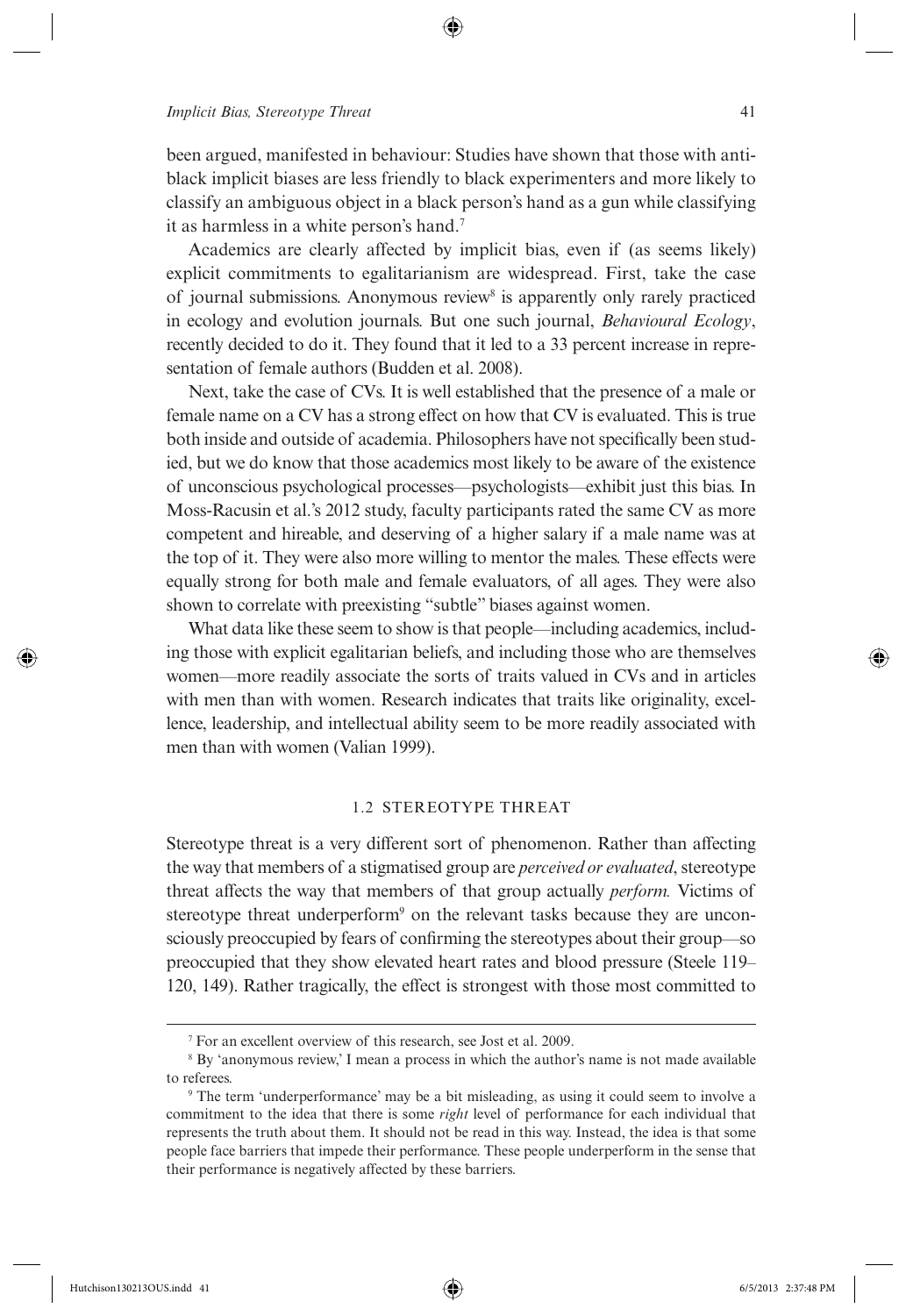doing well in the area in question. Victims of stereotype threat are often, though not always, unaware of what is happening. 10

⊕

 The effects of stereotype threat are dramatic. When in a threat-provoking situation, blacks perform worse than whites on standardised tests; girls perform worse than boys in math; white people perform worse than blacks at sports (Steele 2010). But when the threat is removed, performance from the stigmatised group improves dramatically—often to the point of equality.<sup>11</sup>

 Obviously, the notions of "threat-provoking" and "threat-removing" situations are incredibly important. Stereotype threat is likely to be provoked when one is from a group that is negatively stigmatised in a certain context, one is in that context, and one's group membership is made salient. This can happen in many ways. For example, if you ask five-to-seven-year-old girls to colour in drawings of girls holding dolls before taking a math test, their performance is significantly reduced (Steele 170). You can also provoke stereotype threat simply through visual reminders of their group's underrepresentation (Steele 149). In some cases, one does not need to do anything to make the group membership salient enough to provoke stereotype threat—what's difficult is coming up with ways to dissipate it. This is the case, for example, with blacks taking tests that they believe to be tests of intellectual ability (Steele 51). We will discuss "threat-removing situations" later when we come to the topic of solutions.

## **2. Implicit Bias and Stereotype Threat in Philosophy**

 As we have seen, there is by now a well-established body of research in psychology showing that human beings are strongly influenced by a range of disturbing and often unconscious biases and dispositions related to categories like race, sex, age, disability, sexual orientation, etc. So far, there has been no empirical work on whether *philosophers* are influenced by these biases. But given that philosophers are human beings, it seems very likely that they are.

So what would one expect to find? The literature on implicit bias tells us that, if philosophers are like other human beings, including those in academia

<sup>&</sup>lt;sup>10</sup> You may be wondering how psychologists could know that such victims of stereotype threat are preoccupied in this way, especially when the preoccupation is unconscious. Here's one compelling experiment showing that they are. If you place black subjects in a situation that provokes stereotype threat for them (and it doesn't take much to do this, as we'll see), then ask them about musical preferences, they will choose music stereotyped as white at a higher rate than white subjects will. But if you place them in a situation that doesn't provoke stereotype threat, they will choose music stereotyped as black (Steele 53). Clearly, *not confirming the stereotypes* is on their minds in the threat-provoking situations. For more, see Steele.<br><sup>11</sup> It is actually to be expected (even by those who discount claims of biological difference) that

performance wouldn't always equalize. Stereotype threat isn't, after all, the only manifestation of an unequal society. Racism, sexism, and the like abound—as do their effects in the form of reduced income, reduced encouragement, less access to certain opportunities, and so on.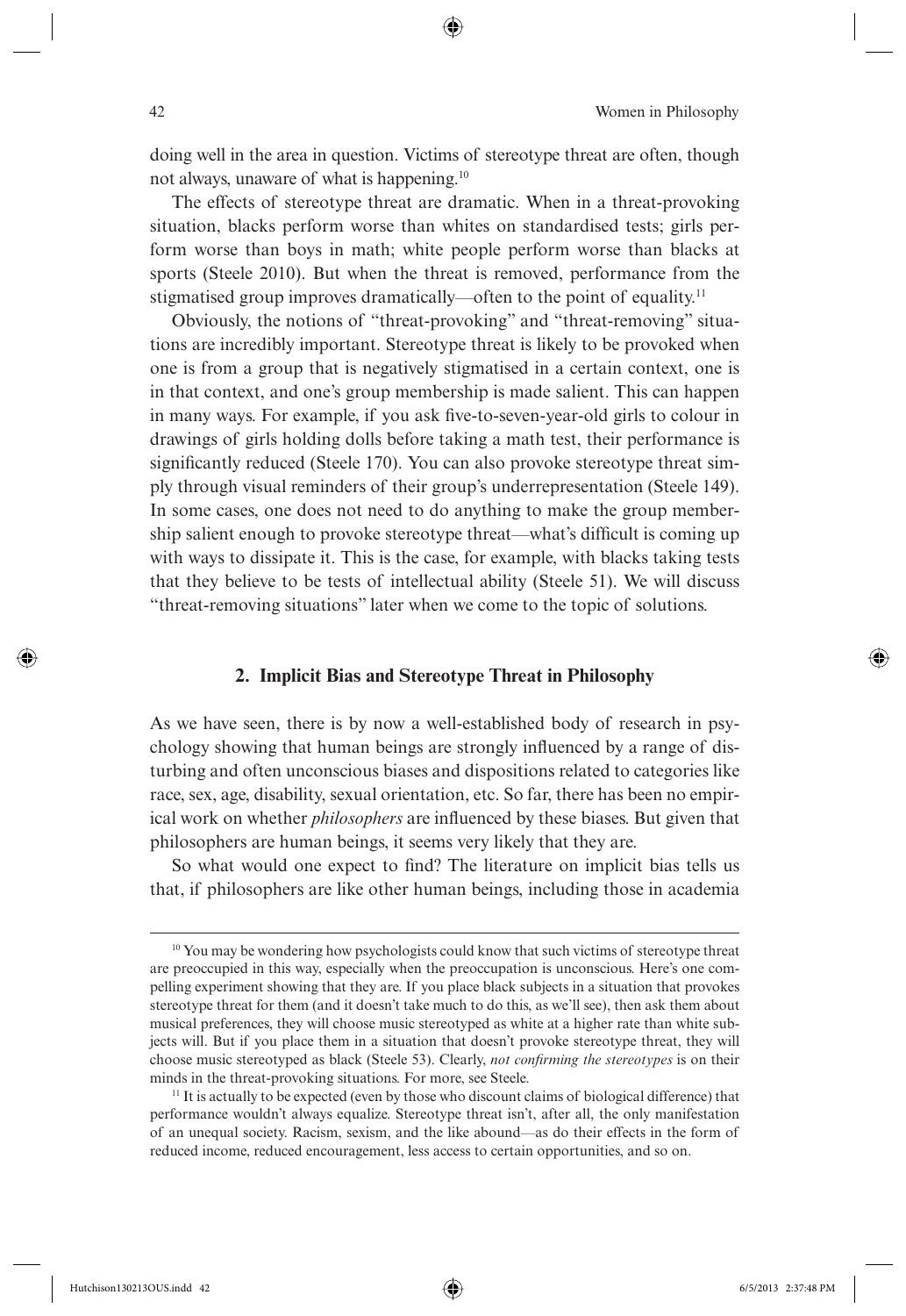(see, for example, Steinpreis et al. 1999; Valian 1999), we will find a range of unconscious biases against women that will affect behaviour in a variety of ways. Moreover, specific stereotypes about philosophy may lead to further biases. Both of these are discussed in more detail below.

⊕

The literature on stereotype threat tells us that we would expect to find underperformance by those stereotypically taken to be less good at philosophy. There has been no direct empirical research on stereotypes about gender and philosophy, but there is very good reason to believe that philosophy is stereotyped as male. (As I write, however, I am in the process of conducting a study on this in collaboration with Sheffield psychologists, using an IAT for philosophy and gender.)

 As other chapters in this volume attest, feminist philosophers have long argued that there is a tradition in philosophy of associating reason, objectivity, and philosophical thought with maleness, and emotion, subjectivity, and the non-philosophical with femaleness (see, e.g., Haslanger 2008). And although psychologists have not studied philosophers' stereotypes of philosophy, 12 they have extensively studied stereotypes of mathematics. Mathematics is strongly stereotyped as male (e.g., Nosek et al. 2002), and it seems reasonable to suppose that Anglophone philosophy, with its heavy use of logic, will inherit this stereotype. (It is true that not all Anglophone philosophy makes heavy use of logic, but nonetheless logical competence is generally viewed as a near-necessary condition for success in the field: Logic courses are widely required of both undergraduate and postgraduate philosophy students.)

 It seems very likely then that philosophers will display implicit bias against women, and that women in philosophy will experience stereotype threat. 13 (The literature<sup>14</sup> on both these topics also tells us that people will often be unaware that either of these things is happening.) It would be very surprising if these forces did not play a role in the underrepresentation of women in philosophy. 15

 I have sometimes heard it suggested that philosophers would not be subject to implicit bias against stigmatised social groups because of their greater ability to be objective. Research has shown, however, that people systematically overestimate their own ability to be objective (Uhlmann and Cohen 2007). Even more important, it turns out that being primed with objectivity (e.g., asked to

 $12$  The study I am currently involved with, noted above, is the one exception.

<sup>&</sup>lt;sup>13</sup> One might worry that accepting the existence of stereotype threat would commit one to the thought that women are actually performing less well than men at philosophy—so we shouldn't be worried by (for example) all-male conferences, as these simply reflect the fact that women are producing inferior philosophy. But there is no reason to suppose that the women in philosophy are producing work that is less good than that produced by the men in philosophy. In fact, given the likely effects of implicit bias, we might suspect just the opposite. However, stereotype threat is likely to mean that at least some women are performing less well than they otherwise might, and that women are likely to leave philosophy. I discuss other issues related to this point later. <sup>14</sup> E.g., Jost et al. 2009; Steele 2010.

<sup>&</sup>lt;sup>15</sup> Sally Haslanger has also argued for this in her 2008 article.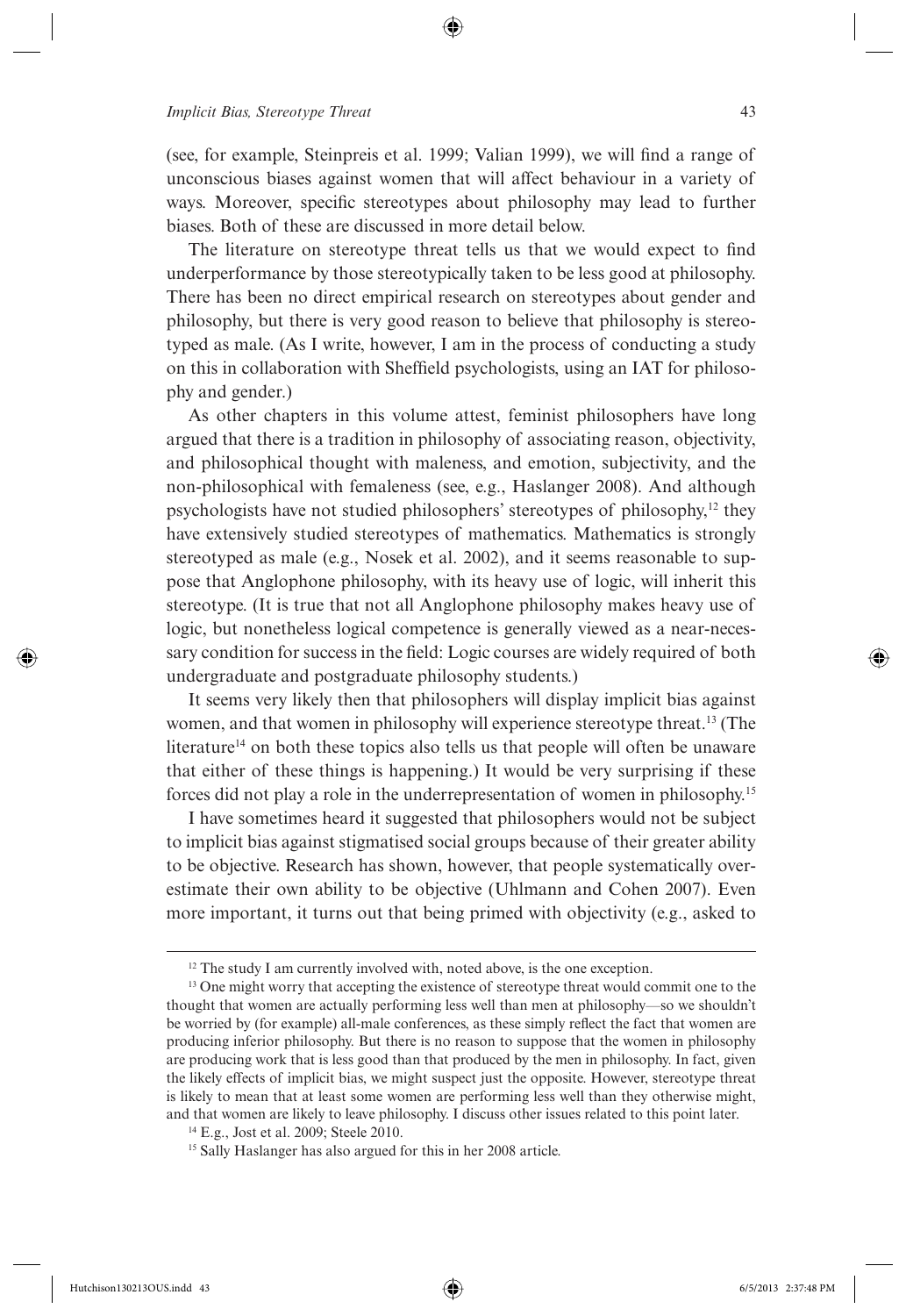tick a box rating one's own objectivity) increases susceptibility to gender bias in job applicant evaluation (Uhlmann and Cohen 2006). If that's right, then philosophers may be *especially* subject to implicit biases, rather than especially immune from them.

⊕

 One might also object that philosophers are unlikely to hold the same sorts of views of women in philosophy as the public at large—after all, our views about philosophy are in general different from those in the broader population. Even if this is right, however, it would only cast doubt on claims about philosophers' stereotypes about women *philosophers.* It would have no bearing on the claim that philosophers are likely to make the same sorts of negative evaluations of women in general that other humans do. But I don't really see any reason to suppose that the objection is correct. Scientists, even women scientists, share the same sorts of biases about women in science that others do (Moss-Racusin 2012; Steinpreis et al. 1999 ; Vedantam 2005 ). So it is reasonable to suppose that philosophers share the same sorts of biases about women in philosophy. If what I have argued here is right, these factors very likely contribute to the fact that women's representation in philosophy drops off as women work their ways from undergraduate education to jobs in philosophy of various ranks. 16 Below I show how they may combine to produce this effect.

## 2.1 IMPLICIT BIAS, STEREOTYPE THREAT, AND WOMEN'S CAREER TRAJECTORIES

 A female philosophy student will probably be in the minority as a woman in her department, and she'll almost certainly be in the minority as a woman if she takes classes in the more stereotypically male areas like (for example) logic, language, and metaphysics. As she continues on to higher levels of study, the number of women will be steadily diminishing. In any class she takes other than feminist philosophy, she's likely to encounter a syllabus that consists overwhelmingly (often exclusively) of male authors. The people teaching most of the classes are also very likely to be male. All of these factors calling attention to low numbers of women are known to provoke stereotype threat. Because stereotype threat has its strongest effect on the most committed students, this means that the most committed women are likely to underperform.

 Those teaching undergraduates are human beings and therefore susceptible to implicit bias. Whatever their egalitarian beliefs and intentions (and even if they are themselves women), they are likely to be affected by implicit biases that lead to more negative evaluations of women's abilities. (If it's right that philosophy is stereotyped as male, this will only be heightened.) What will this mean for their teaching? It's likely to mean that when they're drawing up their

⊕

<sup>&</sup>lt;sup>16</sup> See Beebee, this volume, and Calhoun (2009) and Haslanger (2008).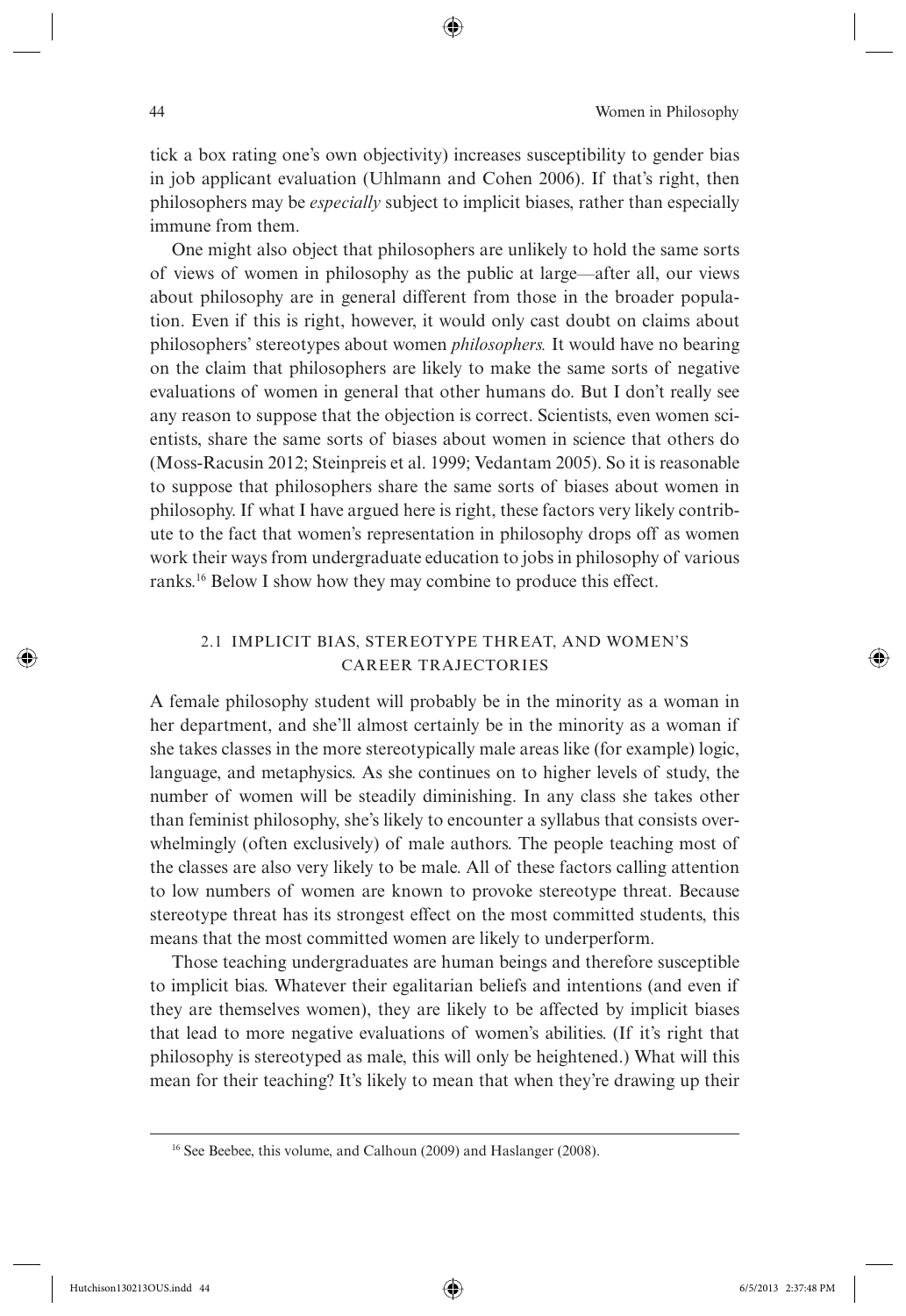syllabus, the names that leap to mind as the best, most important authors will be male. As they conduct in-class discussions, they are likely to (unconsciously) expect better contributions from the male students. This may mean that they're more likely to call upon men.<sup>17</sup> If grading is not anonymous, men are likely to be given higher grades than women for the same quality of work. Finally, if a teacher unconsciously associates men more easily with philosophical excellence, they will be more likely to encourage men to major in philosophy and to go on to further work in philosophy after graduation. At the graduate level, supervisors may be more likely to encourage men to publish their work. Both graduate and undergraduate women are likely to get a weaker letter of reference than a similar man (Valian 2005: 201; Madera et al. 2009).

⊕

 Eventually, women philosophers will try to publish their work. As we have seen, implicit bias can affect the review of articles submitted for publication. If refereeing is not anonymous, women's work is likely to be evaluated more negatively than men's. Even if refereeing is anonymous, 81 percent of philosophy journals allow editors to see names as they make the initial cut of how many papers get sent out for review. And editors reject up to 65 percent of submissions at this stage (the mean rejection rate is 22 percent).<sup>18</sup> If submissions are not anonymous to the editor, then the evidence suggests that women's work will probably be judged more negatively than men's work of the same quality.

 Both stereotype threat and implicit bias may have strong effects on a woman's performance in the job market. CVs with women's names are likely to be seen as less good than CVs with men's names. As we have noted, letters of recommendation are likely to be weaker for women than for men. And women may well have had more trouble than men at getting publications. Women will also very likely face stereotype threat, often in the form of an overwhelmingly (or wholly) male team of interviewers adding to the stress of the already hideously stressful interview process.

 Once a woman philosopher has managed to get a job, she will continue to experience the effects of implicit bias and stereotype threat in all the ways we have seen so far. But new aspects may also be added. Because women are more associated than men with interpersonal and helping skills, they're likely to be assigned more of the time-intensive student support and administrative/service tasks that tend to be poorly rewarded in terms of promotion. 19 This will take away from time that they could otherwise use for the research that could help them to obtain permanent jobs, tenure, or promotion. Women's experiences as teachers are also likely to be different from men's. For example, a recent study (Goodyear et al. 2010) suggests that they are more likely to encounter

<sup>&</sup>lt;sup>17</sup> This asymmetry is well-documented. See Bartky 1990: 91; Sadker, Sadker, and Zittleman 2009.

 $18$  Lee and Schunn 2010: 3.

<sup>19</sup> See Link et al. 2008; Misra et al. 2011 .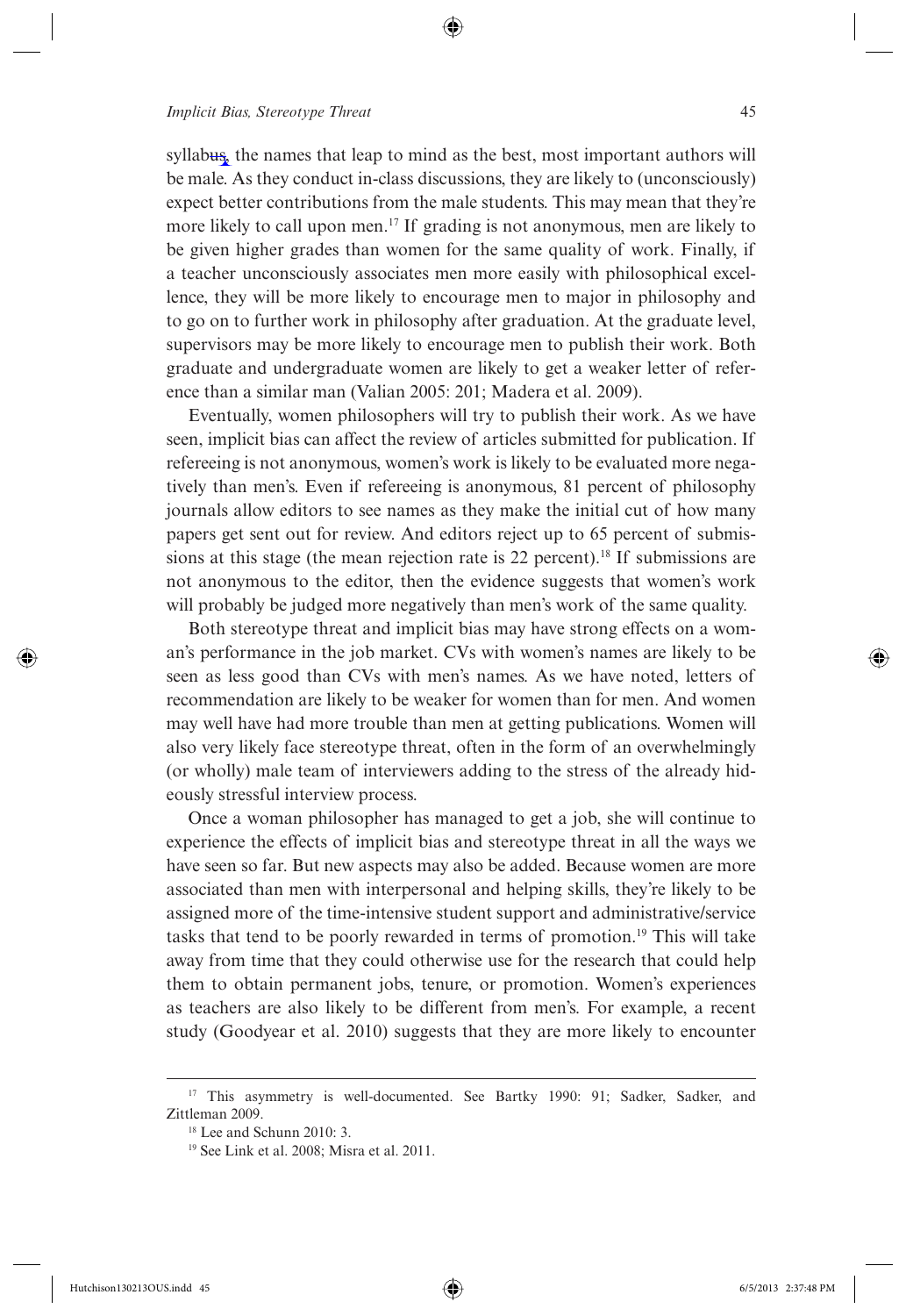incivility in the classroom, ranging from sleeping or checking e-mail to aggressive and bullying interruptions. Examples of such behaviour in philosophy are recounted in Superson (2002) and Hanrahan and Antony (2005). Here is one from personal correspondence with Louise Antony:

⊕

 If students (or conference participants) challenge women more than they do men, women have to face choices that men do not, and these choices are likely to be double binds. So for example, when I taught a course to engineers that was usually taught by a male colleague, he advised me to brook absolutely no excuses for late papers, and to announce (as he always did) that students would simply be docked 5 points for every day late. When I found that I had over 40 late papers (in a class of 300+), and that many of them were so late they would have a failing grade before I even read them, I asked him what he did: did he disregard the announced policy, or did he let the chips fall where they may (leading to failing grades for quite a few students). His answer: that's never happened to me. Thus, he never had to face the dilemma of either undermining his own authority by not following his announced policy, or evoking the ire of 40 students in a class that didn't like you to begin with.

 This behaviour, and the biases that produce it, is likely to also affect their teaching evaluation scores, which can be crucial for getting tenure. It can also affect whether they are chosen as supervisors, which can affect tenure and promotion prospects. If their first job is a temporary one (as it is increasingly likely to be), they will suffer all the effects of implicit bias and stereotype threat as they go on the job market again (and possibly again and again).

 Women later in their careers will continue to experience many of the same problems. A new one, however, is that women at later stages may want (or need) to be taken seriously in leadership roles. They are likely to find this more difficult than men. In studies using actors trained to behave identically,<sup>20</sup> women in positions of leadership were judged far more negatively than men were—as "bossy and dominating" and less competent (Valian 131.)

 One might speculate, however, that if a woman achieves success and security, she will at least cease to suffer from stereotype threat. And it probably is true that stereotype threat will be reduced and perhaps even eliminated for some. But, sadly, it probably won't completely disappear for many. I am a full professor, with plenty of publications and a job I love in a fantastic department that I love—and where I feel completely at ease despite the fact that women are pretty poorly represented among permanent staff (2 out of 15). But this hasn't made me immune. I recently presented a paper at a department that had its own

<sup>&</sup>lt;sup>20</sup> Interestingly, the actors didn't actually succeed in behaving identically. The non-actors in the experiments failed to pay attention to what the women leaders said, so the female leaders ended up having to speak more than the male leaders did.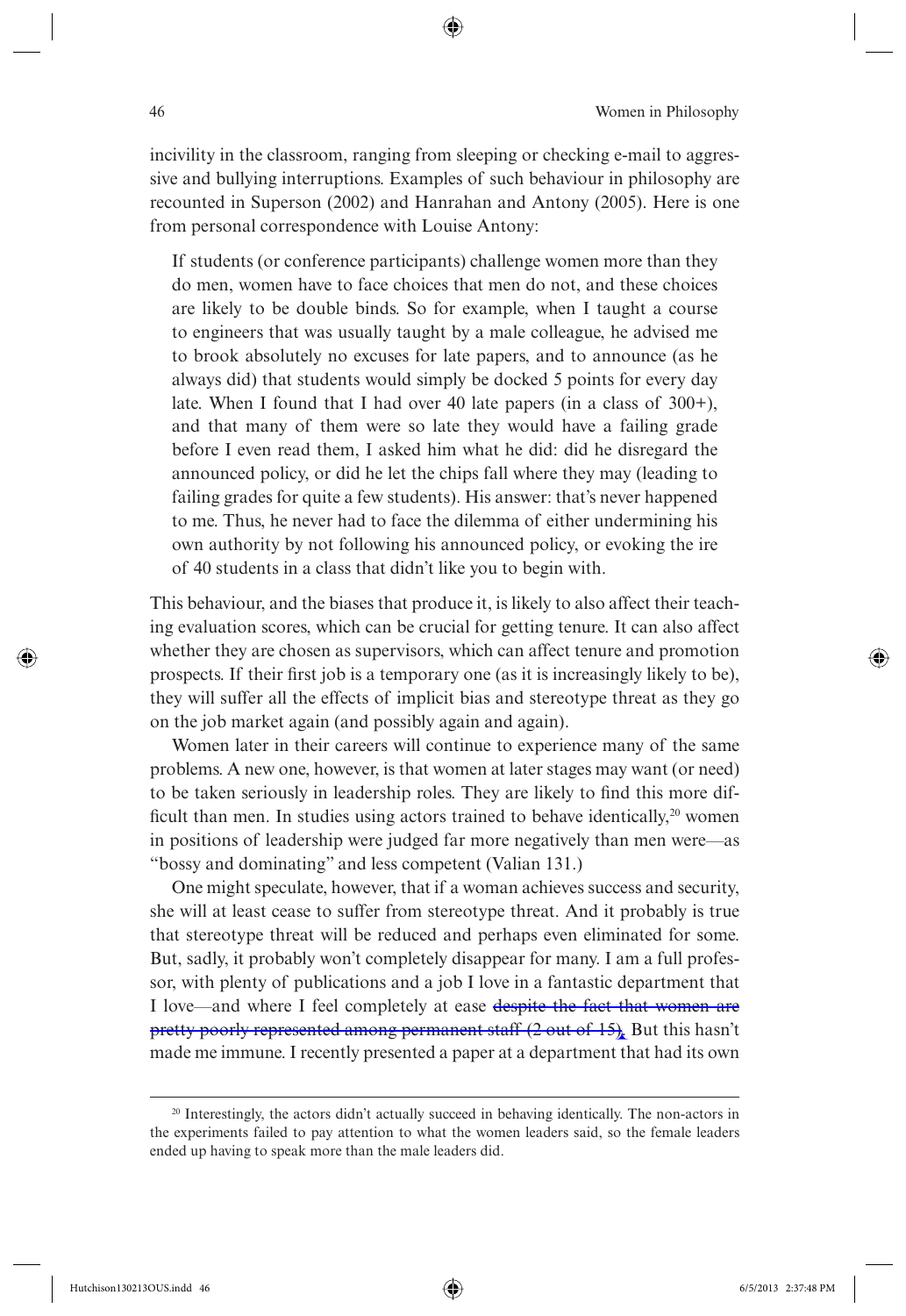seminar room. Because they had their own seminar room, they'd decorated the walls by filling them with pictures of famous philosophers. I noticed immediately that every picture I saw was a man. (Apparently there was a lone woman, but she was behind me.) I also noticed that everyone in the audience was a man. Two women then arrived, but the room was still overwhelmingly male. As I gave the paper, I felt that it was going poorly. I found myself feeling nervous, stumbling over words, and answering questions hesitantly and poorly. While doing this, I was aware of it—and surprised, as I'd given the paper very successfully several times before. I knew enough about stereotype threat to realise that this was what I was experiencing. But unfortunately, that awareness didn't keep it from happening. I now think of that room as "The Stereotype Threat Room." And I did tell some department members—all of them lovely people who were very supportive of feminist philosophy—that perhaps they might want to add some women to the walls.

⊕

## 2.2 OTHER STEREOTYPED GROUPS

 Although women are underrepresented in philosophy, they are far from being the most underrepresented group. Blacks, Latinos, and other ethnic minorities are severely underrepresented, as are disabled people. All these groups will be subject to stereotype threat and implicit bias. People do not belong to just one social group: Some women are black, some black people are disabled, some white people are gay, and so on. Moreover, quite a lot of people will be subject to stereotype and implicit bias on the basis of more than one identity. Sometimes, one identity will be stigmatised and another not, in which case focusing on the non-stigmatised identity can at least sometimes be helpful for combating stereotype threat.<sup>21</sup> But having more than one stigmatised identity will only magnify the implicit bias and the stereotype threat that one suffers.

## 2.2.1 Motherhood

 It's worth, for instance, thinking about the workings of bias with regard to motherhood, which of course might impact women at any stage of their career. Shelley Correll and Stephen Benard (2007) have shown that there are very substantial biases against mothers in the workplace. Their study (of both undergraduates and employers in marketing and business) presented equivalent CVs with either male or female names, indicating parental status (through cues like "member of the Parent Teacher Association"). They found that mothers were less likely to be hired than other women, less likely to be judged as good candidates for promotion, judged to deserve lower salaries, considered less

<sup>&</sup>lt;sup>21</sup> East Asian girls in the U.S. can improve their performance on math tests by colouring in pictures of chopsticks.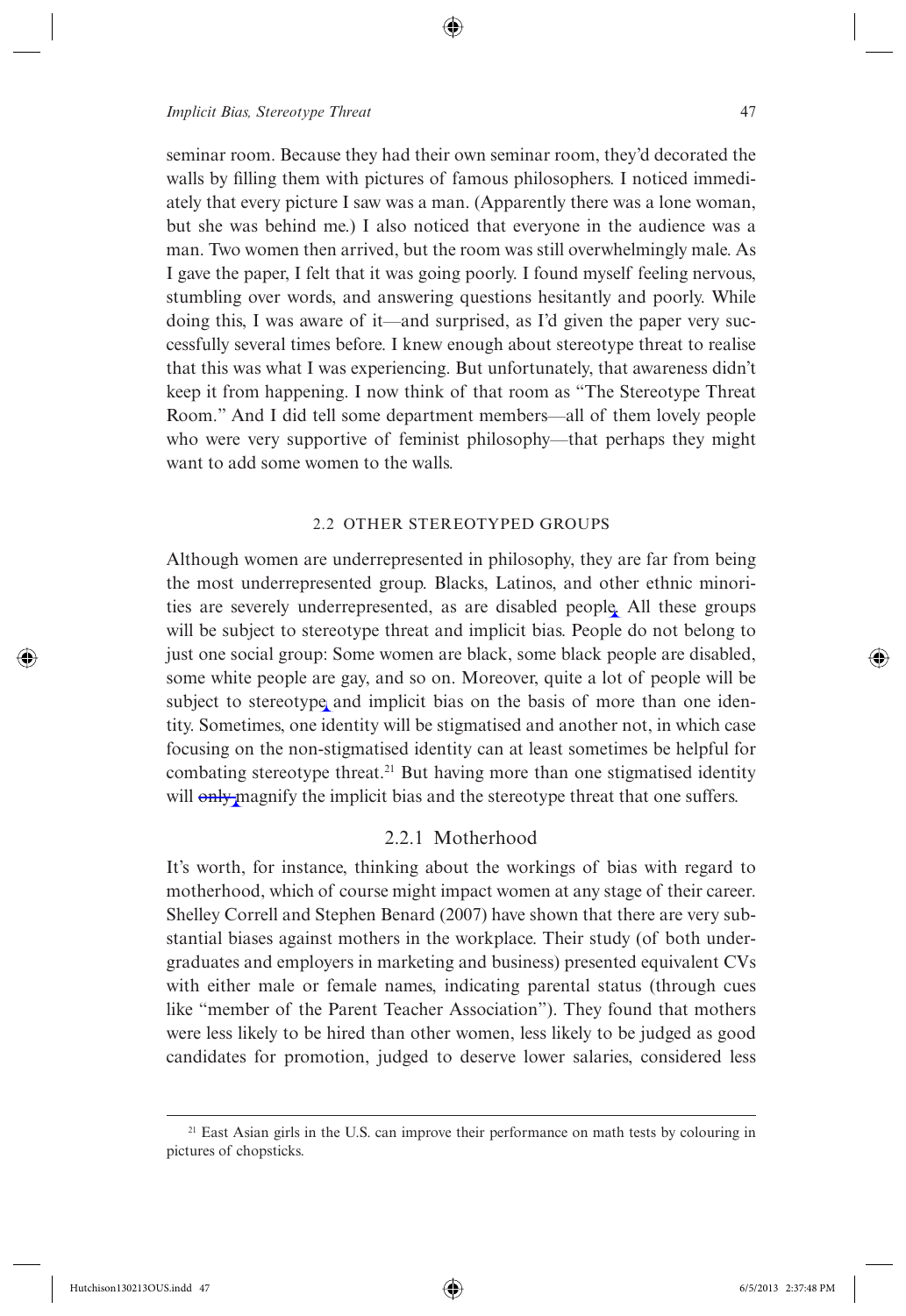committed to their jobs, and held to higher performance standards (including a lower tolerance for late arrival at work). Fatherhood did not have any negative impact on candidates, and in fact had a positive impact: Fathers were likely to be judged more committed to their jobs, offered a higher tolerance for late arrival, and considered worthy of higher salaries than other men. If these effects carry over to philosophy, we would expect things to be much tougher for women philosophers who are also mothers. Given the underrepresentation of mothers in philosophy (and cultural associations of motherhood with emotion rather than reason), one would also expect mothers in philosophy to suffer from stereotype threat.

⊕

## 2.3 FEEDBACK LOOPS

 It is important to note that all of these factors work together to create a kind of feedback loop. Women have trouble performing well and being fairly assessed when they are so underrepresented. But it is very hard to fight the underrepresentation when women are being unfairly assessed and impeded in their performance. In short, the underrepresentation that underlies implicit bias and stereotype threat is *reinforced* by the implicit bias and stereotype threat that it helps to produce.

## **3. Why Should Philosophers Care?**

 The sorts of problems posed by implicit bias and stereotype threat are ones that demand action from philosophers. Moreover, they demand action from philosophers simply on grounds of concern for either (a) fairness or (b) philosophy, even philosophy as traditionally conceived. No particular concern for women, for feminist philosophy, or even for enriching philosophy with a diversity of perspectives is needed in order to motivate action on the basis of these phenomena.

#### 3.1 FAIRNESS

 It seems reasonable to assume that most philosophers believe that it is important to be fair. They want to give work the mark that it deserves, to hire the best candidate, to judge submitted papers on their merits, and so on. Anyone who cares about doing these things should be very concerned about implicit bias—because implicit bias may well be unconsciously preventing them from being fair in this way. Even if they somehow become assured that they are not personally being affected in this way, they probably also want to be a part of

⊕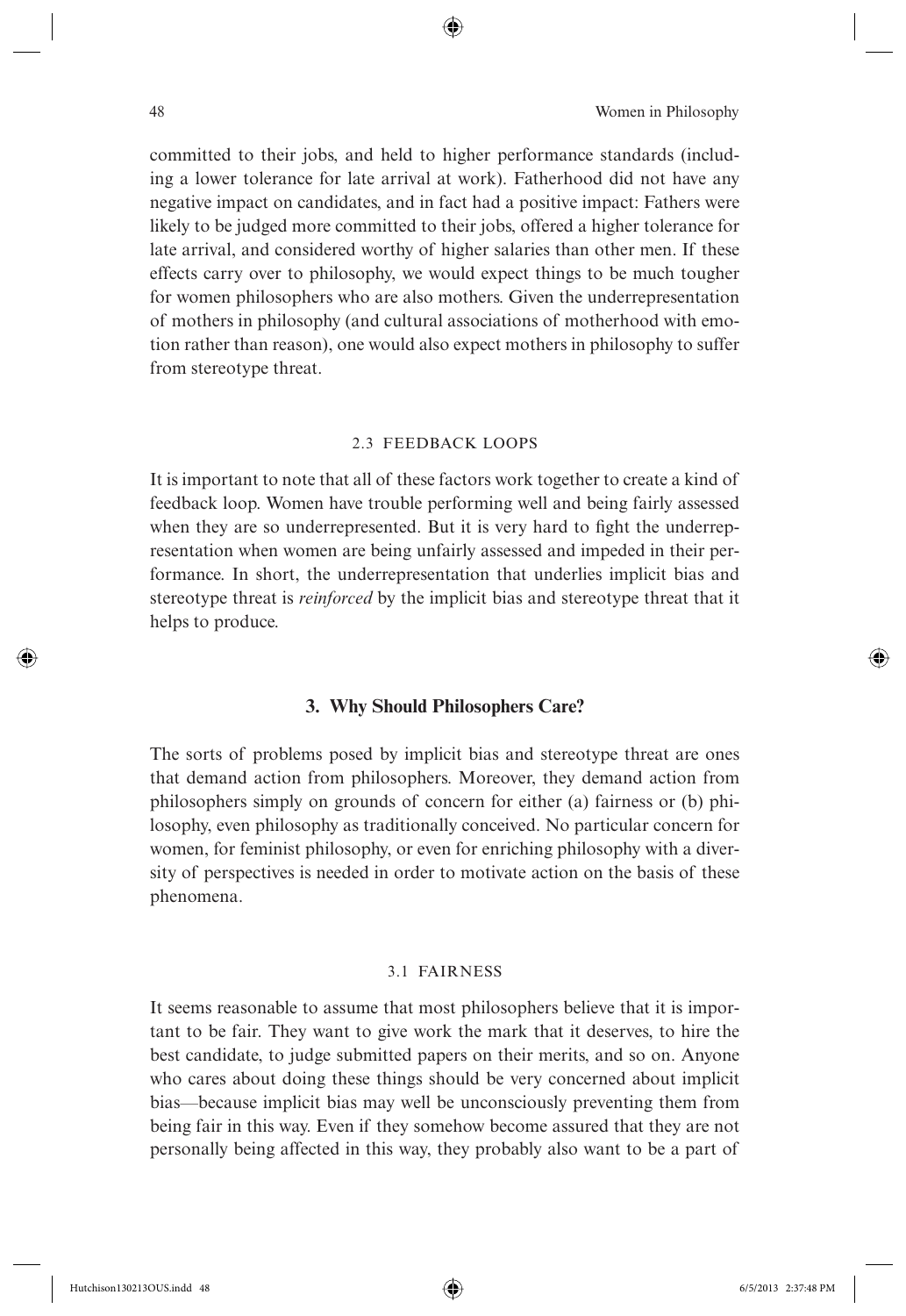a profession that is fair in these ways. So they should care about reducing or eradicating the effects of implicit bias on philosophy.

⊕

 Many philosophers also believe, in one form or other, in equality of opportunity. There is a lot of debate over what this means. Most proponents of equal opportunities believe that we need to equalize that which stems from people's circumstances, but we need not equalize that which results from, roughly, *who the person is.* The problem, of course, is how to draw this all-important distinction. It's clear that whether one has access to nourishing food in early childhood is a matter of circumstance, and that having such food is important for the physical and mental development needed to have any real opportunities in life. But it's far less clear what to make of inequalities resulting from differences in effort. Whether one is hardworking seems initially to be a matter of *who one is* , but of course this will have been shaped by one's circumstances—for example, the attitudes toward effort that prevail in one's family or the prospects of success that one's society leads one to anticipate.

But the effects of implicit bias and stereotype threat are *not* difficult cases for the supporter of equal opportunities. First, take the case of implicit bias. The literature on implicit bias shows us that the marks one will receive for a piece of work, or its likelihood of publication, are affected by the marker's or referee's implicit biases. A man and a woman of equal abilities producing work that is equal in quality are likely to receive different marks and different referee reports. If this happens, the man is likely to have superior career opportunities. Because the variation is solely due to the assessor's implicit biases, there is no question that this is a failure of equal opportunity.

Now consider stereotype threat. This may at first seem like a trickier case, because stereotype threat will affect the actual performance of women, rendering it (in many cases) less good than it would otherwise be, and perhaps less good than men's. Consider the case of a female philosophy student who suffers from stereotype threat and a male philosophy student who does not. Suppose the woman and the man are equally philosophically talented (imagine for the sake of the example that we know what that means!). Suppose also that they are marked anonymously, so that the marker's implicit biases cannot influence the mark that they give. The woman may still get a lower mark than the man because the stereotype threat she suffers leads her to underperform and produce a piece of work that is less good than the man's, and less good than she is capable of producing. My contention is that this should be very worrying to the proponent of equal opportunities. Why? Because the woman's poor performance is due to her unequal circumstances. If she were in an environment that did not provoke stereotype threat—perhaps a department with lots of women, in classes where women authors were well-represented on the syllabus—she would perform just as well as the man. Again, we have a clear case of an inequality caused by circumstances, just the sort of thing proponents of equal opportunities should want to eliminate.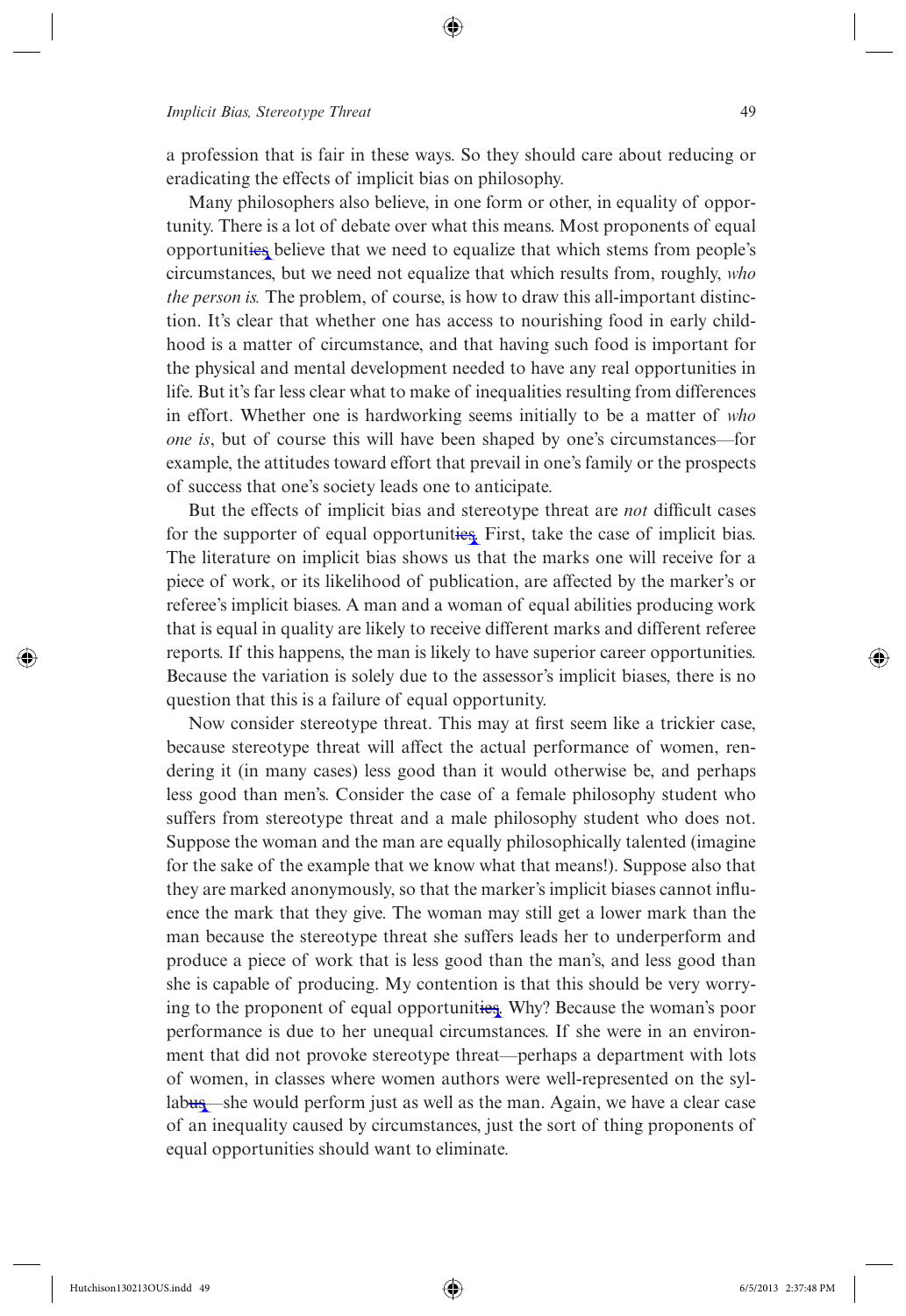## 3.2 BENEFITS TO PHILOSOPHY

⊕

 One does not, however, have to care about either equal opportunities or fairness to think that something should be done about implicit bias and stereotype threat in philosophy. One only needs to care about philosophy. If implicit bias and stereotype threat are having the sorts of effects in philosophy that they have elsewhere, then women's work is being wrongly judged to be of lower quality than it actually is. This will lead to talented philosophers not being encouraged to continue, not getting grants, not getting jobs, not getting promoted, and not getting their work read. Moreover, talented and committed women philosophers are producing less good work than they otherwise would.

 To get the best possible philosophy being done, we need the best philosophers to receive proper encouragement and good jobs, and to be working in environments where they can produce their best work. (See Helen Beebee's chapter in this volume for a discussion of stereotype threat and dropout rate.) Until we successfully do something about implicit bias and stereotype threat, this is not happening. The philosophy being produced is likely to be substantially worse than it would be in a fairer environment.

## **4. Remedies**

 So what should philosophers do to try to combat these problematic forces? The first thing to do is to note that one of the most widely used strategies—simply trying very hard to be unbiased—will do nothing to combat either implicit bias or stereotype threat. In fact, research shows that this may *increase* implicit bias (Stewart and Payne 2008: 1333).

## 4.1 BREAKING DOWN STEREOTYPES

 This does not mean, however, that nothing can be done. One set of remedies stems from realising that both stereotype threat and implicit bias are due in part to the existence of stereotypes about women and about women in philosophy. Anything that can help to break these stereotypes down, then, will help to alleviate the problem. A clear way to break down the stereotypes is to make sure that people are exposed to excellent women in philosophy (Blair 2002; Kang and Banaji 2006). There are many ways in which this can be done: making sure to invite women speakers to departmental seminars and to conferences; including women in invited volumes; putting women philosophers' pictures up in departments and on websites; ensuring that reading lists include women philosophers.<sup>22</sup> These sorts of

 $22$  Given the workings of implicit bias and the state of philosophy, it may be difficult to think of female names. However, there are many options that could be tried, including Google Scholar, the Philosophers' Index, and Phil Papers. There are also new web-based resources for adding women to the syllabus being created as I write. It is worth seeking these out.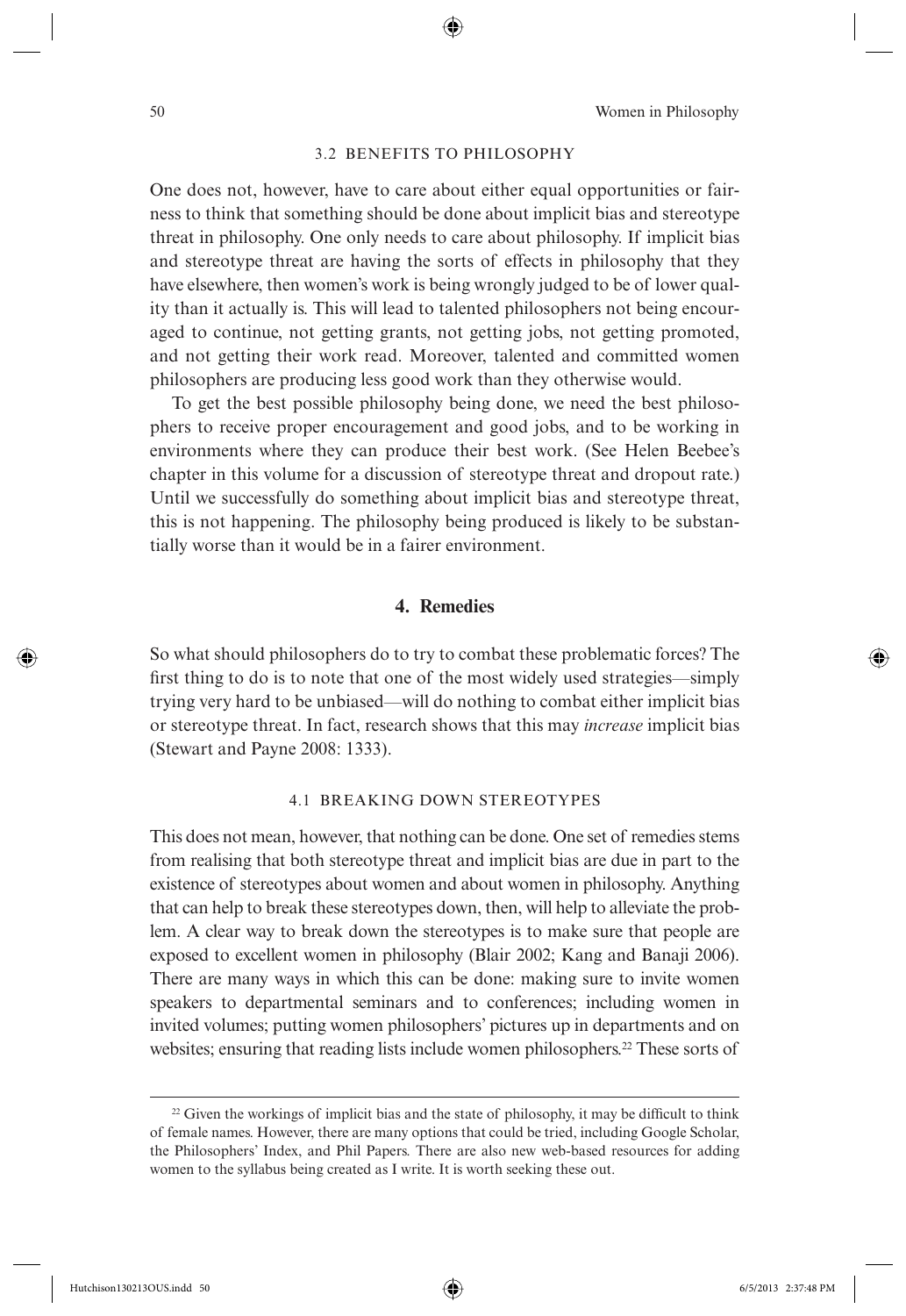actions will help to break down stereotypes, but they will also help to overcome the effects of existing stereotypes. First, they will help to ensure that the work of excellent women is not overlooked, as it is likely to be due to implicit bias. Second, they will help to create a less stereotype threat-provoking environment. 23

 Mazarin Banaji, one of the leading scholars of implicit bias, has described her own efforts to expose herself to counter-stereotypical exemplars:

 For example, when she was recently asked to help select a psychologist for an award, Banaji says, she and two other panelists drew up a list of potential winners. But then they realized that their implicit biases might have eliminated many worthy candidates. So they came up with a new approach. They alphabetically went down a list of all the psychologists who were in the pool and evaluated each in turn (Vedantam 2005: 4).

 Continuing along the same line of thought, it is also clear that it will be important and helpful to get more women into philosophy at every level in order to combat both implicit bias and stereotype threat. Exposure to counter-stereotypical exemplars helps to break down stereotypes and reduces one's tendency to be implicitly biased, and seeing more women who are philosophers reduces stereotype threat for women in philosophy. It is all the more important to do this when one considers that the current low numbers are likely to be partially the *result* of implicit bias and stereotype threat. But this is far easier said than done, at least partly due to the workings of implicit bias and stereotype threat. Hence, specific techniques are needed.

 One very simple thing to do, at all levels, is to encourage women. Given the stereotypes of philosophy, women may need more explicit encouragement to think of themselves as good enough to go on in philosophy. This can take the form of simply encouraging those who are good at philosophy to continue: Monash University was able to increase (from around 20 percent to 50 percent) the number of women who continued on for an optional fourth year of philosophy simply by writing to *all* good students in the third year, encouraging them to continue. (This had the additional benefit of quadrupling the enrolment in the fourth year.) $24$ 

 Including women and encouraging women can also go hand in hand. Stereotype threat can be reduced by exposing people from stigmatised groups

<sup>&</sup>lt;sup>23</sup> One study asked math and science students to watch videos advertising a Maths, Science and Engineering Leadership Conference. In some videos, equal numbers of men and women were depicted. In others, there were three men for every woman. Experimenters monitored heart rate, blood pressure, and sweating. For men, none of these were affected by whether they saw a gender-balanced or unbalanced video. For women, all of these signs of stress were elevated by the gender-unbalanced video (Steele 149). Now think about the standard makeup of a philosophy conference, and reflect on the effects this might have on women philosophers. Bringing these conferences closer to balance could make an important difference. 24 Personal communication from Rae Langton.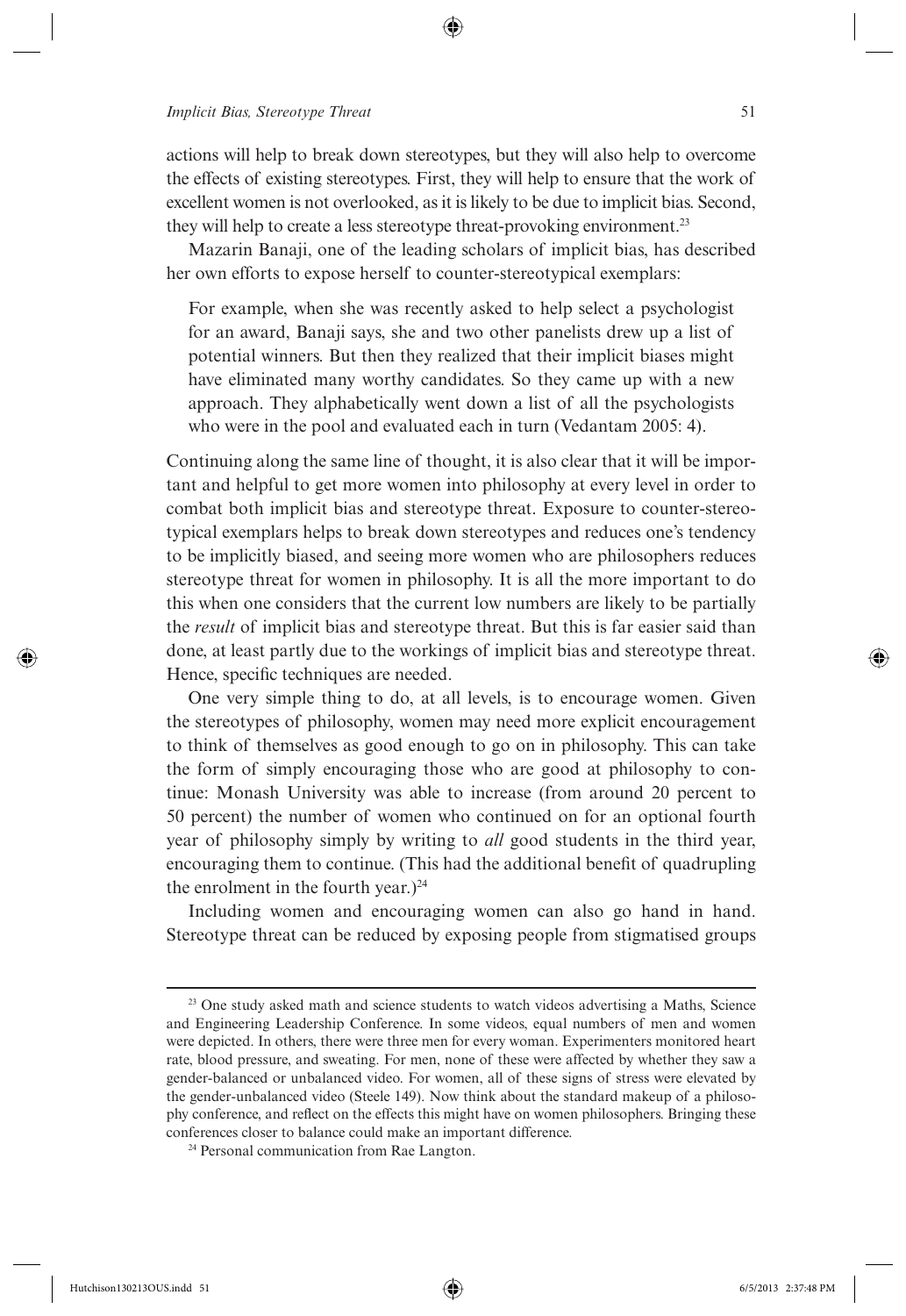to narratives from other members of one's group who initially felt ill at ease, but then later became comfortable and successful. These narratives of success *despite* adversity can help to show both that the problems can be overcome and that the problems were due to something other than lack of ability. It might be worth trying to put together a book of these narratives in philosophy or a website. Further, women students can be told to remind themselves of these narratives before entering stressful situations. Research shows that "reminding women math students about strong women role models just before they took a difficult math test [eliminated] their typical underperformance on the test" (Steele 215).

⊕

 When selecting graduate students or making hiring decisions, one should be aware of the ways that implicit bias may affect judgments. Many admissions and hiring committees have a commitment to improving gender balance and perhaps even to choosing a woman over an equally qualified man—but implicit bias may well prevent them from seeing which women are equally qualified.<sup>25</sup> It is often thought that putting women on these panels will be enough to correct for bias, but this is insufficient: Women may themselves be implicitly biased. What's most important is to have people on hiring panels who know about implicit bias and about techniques to keep it from wrongly disadvantaging candidates. Anyone can do this with the right knowledge and motivation. I was once on a panel where someone reported having heard that a female candidate was a very difficult and prickly person. A male panel member was the one who pointed out that women tend to be categorised as difficult and prickly when they engage in behaviours that are considered perfectly normal for men—and that we should therefore discount this. 26 It is important to note, though, that women on panels in sufficient numbers may help to reduce stereotype threat for applicants at interviews.

## 4.2 BLOCKING THE EFFECTS OF STEREOTYPES

 The remedies above are designed with the ultimate goal of undermining the stereotypes about gender and about philosophy that give rise to both stereotype threat and implicit bias. But another important kind of remedy is one that attempts to block the damaging effects of these stereotypes.

## 4.2.1 Anonymity

 The most obvious such remedy is anonymising when possible. Implicit bias has nothing to work with if the person whose work is being evaluated is anonymous (unless they otherwise indicate their sex, race, etc.).

AQ: Please provide the footnote text for note 26.

25 There are some helpful suggestions here: <wiseli.engr.wisc.edu/docs/BiasBrochure\_2ndEd. his is a brief pamphlet that can easily be read by all members of a hiring committee.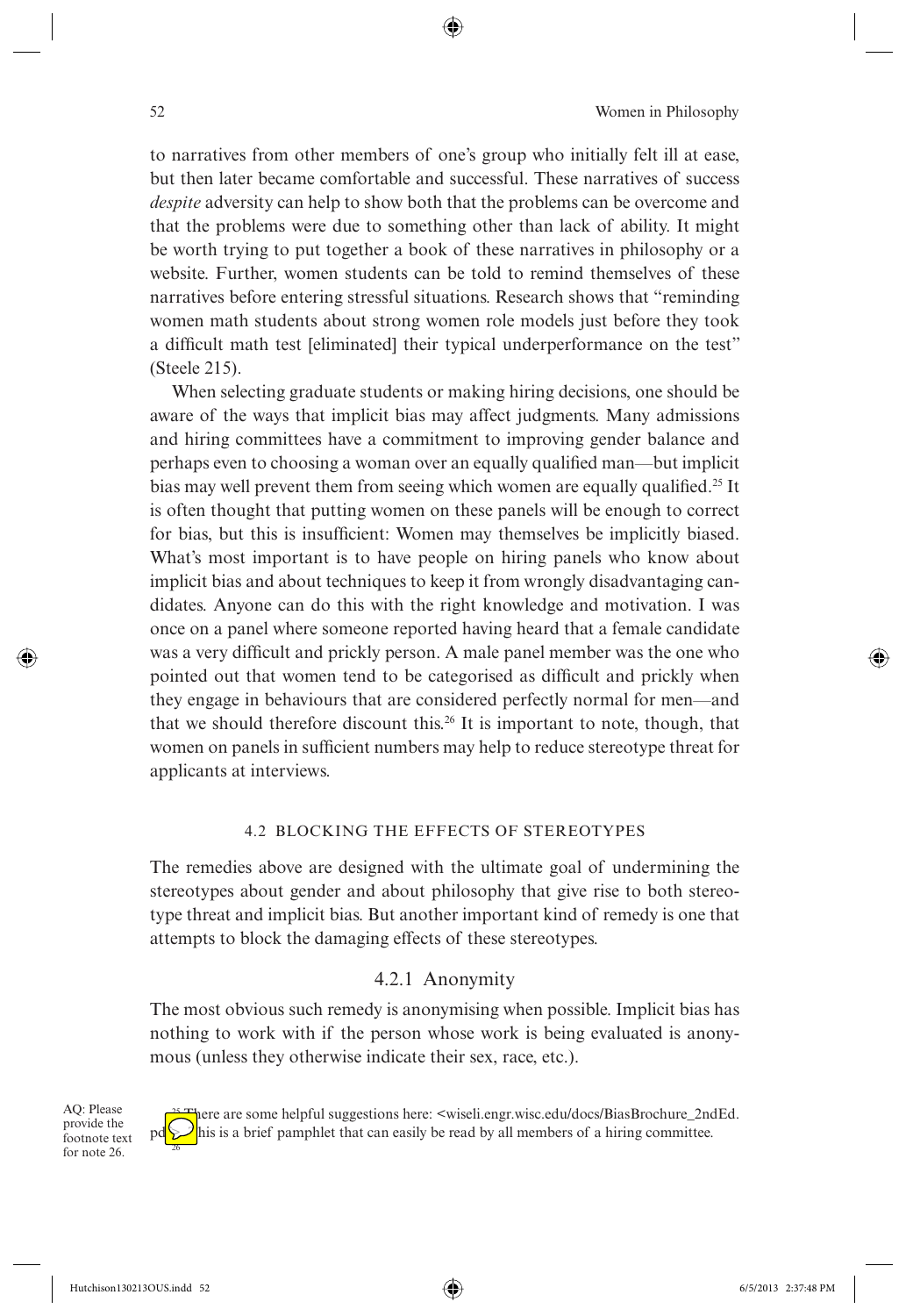Student work can and should be marked anonymously, as far as possible. This is now pretty much universal in the U.K., so it clearly can be done. This can readily be automated for institutions that use electronic submission. A quick low-tech alternative, suggested by Clea Rees, $^{27}$  is simply to have students put their identifying information on a cover sheet. Upon receipt of the essays, the marker can fold back the cover sheets of all essays before beginning to mark, thereby allowing the marker to avoid this identifying information until after grading is done. Obviously, in very small classes where drafts are read, it is very difficult to obtain anonymity. But this is no reason not to try in other classes.

⊕

 Journal submissions should be anonymous, both to editor and to referees. Anonymous refereeing is widespread. Anonymity to editor does require the involvement of either an assistant or some good software. But it seems worth doing, given the costs of implicit bias both to justice and to the profession. It is worth bearing in mind that this will correct for a wide range of biases, including racial biases, biases against the less well known, those with foreign names or low-prestige institutions, and in favour of the famous. 28

## 4.2.2 Altering Thought Patterns that Enhance the Effects of Stereotypes

 It turns out that the pernicious effects of stereotypes—both in terms of implicit bias and in terms of stereotype threat—are much stronger in people who hold the view that intellectual ability is a thing that people possess to some fixed degree. It helps to set members of stigmatized groups up for stereotype threat (Steele 168–169), because it then becomes very easy to worry about whether one lacks intelligence (just as, stereotypically, other members of one's group do). More generally, the view that traits are fixed makes one more prone to stereotype endorsement (Levy et al. 1998) and to implicit bias. If intellectual ability is viewed as a more complicated set of abilities and skills, both of these problematic phenomena are reduced. And this latter view also has the benefit of being better supported by the psychological literature (Steele 168–169).

I think this is an especially important point for philosophers to reflect on, because it seems to me that philosophers are very prone to claims about "who's smart" and "who's stupid". I knew nothing of stereotype threat when I was in graduate school, but I do remember the terror I felt that I might someday be listed as one of the people who was "stupid" in the departmental lounge discussions. It could only be a good thing for the profession if philosophers stopped talking this way. (And this is so for reasons other than stereotype threat as well.

<sup>&</sup>lt;sup>27</sup> Personal communication. Rees was not the originator of this idea, although she is not sure who was.<br><sup>28</sup> Lee and Schunn ( 2010: 7) note that "a classic study found that when articles already pub-

lished in highly prestigious psychology journals were resubmitted to the same journals, but under fictitious names with low-prestige institutions, nearly 90 percent were rejected." But the decisions were justified (no doubt sincerely) as being due to serious methodological flaws.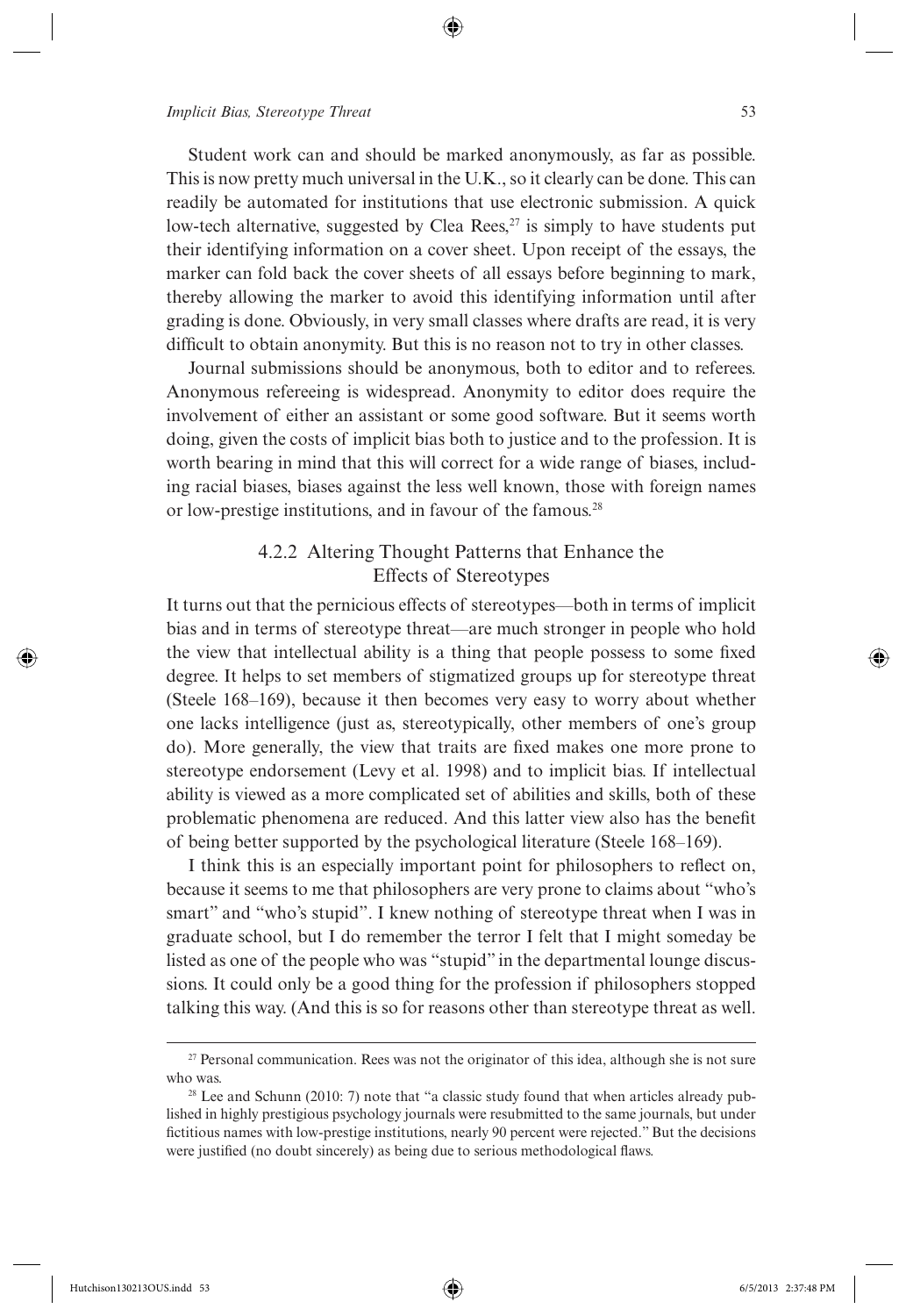Fear of being labeled "stupid" undoubtedly makes everyone more hesitant to try out a really new and different idea, or to discuss one's work at an early stage, when it's still a bit inchoate but would really benefit from discussion.)

⊕

 In addition, it is very likely that judgments of "who's smart" are affected by implicit bias. We've already seen plenty of reason to think that evaluative judgments are in general, but it seems likely to think that "smartness" judgments are especially susceptible to this. After all, they're judgments about what someone's capable of rather than their actual output: For example, "He's really smart, but it just doesn't come through in his work" is a perfectly normal sort of thing to say. The same is true of the negative judgments: For example, "She writes good papers, but that's just because she works so hard. I don't think she's really smart". The lack of sensitivity to actual results means that these judgments can be influenced *even more* by implicit biases.

 Eric Schwitzegebel (2010) has written eloquently about the phenomenon of "seeming smart" in philosophy:

 I have been collecting anecdotal data on seeming smart. One thing I've noticed is what sort of person tends spontaneously to be described, in my presence, as "seeming smart". A very striking pattern emerges: In every case I have noted the smart-seeming person has been a young white male. . . . I would guess that there is something real behind that pattern, to wit:

 Seeming smart is probably to a large extent about activating people's *associations* with intelligence. . . . And what do people associate with intelligence? Some things that are good: Poise, confidence (but not defensiveness), giving a moderate amount of detail but not too much, providing some frame and jargon, etc. But also, unfortunately, I suspect: whiteness, maleness, a certain physical bearing, a certain dialect (one American type, one British type), certain patterns of prosody—all of which favor, I suspect, upper- to upper-middle class white men.

 It would seem to me, then, to be a good idea in many ways for philosophers to forswear judgments of "who's smart" and "who's stupid". 29

4.2.3 Creating Stereotype Threat-Reducing Situations

 Another important way to block the effects of stereotypes is to create stereotype threat-reducing situations. We have already seen some ways of doing this: including more women (which also undermines the stereotypes) is an important method. But in addition there are some remedies directed specifically at stereotype threat that have been shown to make a difference. For example, reminding students—or oneself—that anxiety experienced may be

<sup>29</sup> On this topic, see also Beebee and Brennan, this volume.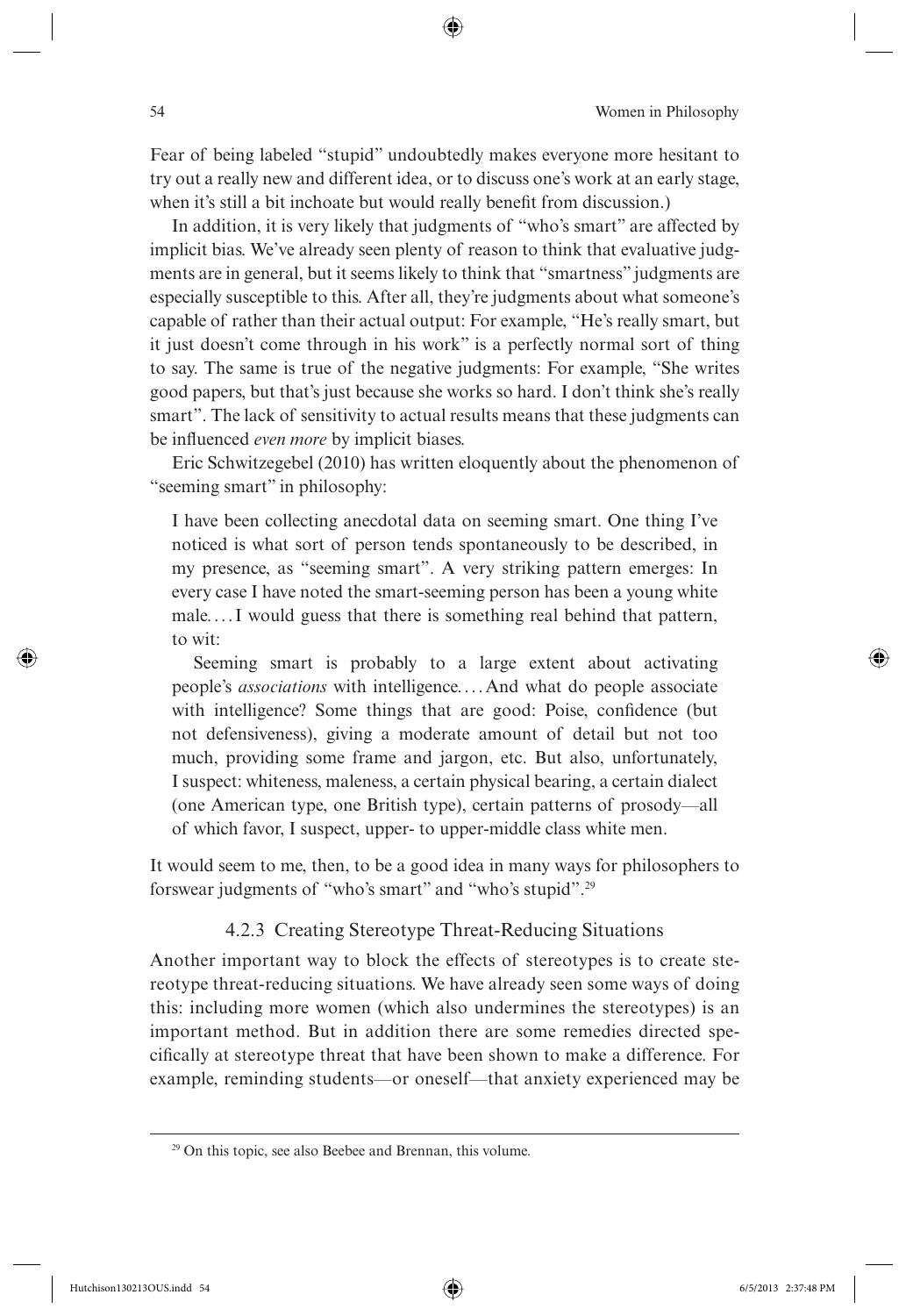the result of stereotype threat ( Johns et al. 2005 ) has been shown to reduce the effects of stereotype threat. In addition, focusing on one's membership in groups that are not negatively stereotyped (e.g., those that have been accepted to a top Ph.D. programme) can reduce stereotype threat ( Steele  $2010: 170.30$ 

⊕

#### 4.3 RAISING AWARENESS

 A longer-term important remedy is to raise awareness of implicit bias and stereotype threat among philosophers. It is only by implementing this remedy that philosophers will begin to understand these phenomena and work to overcome their influence. The picture of bias that seems to prevail among philosophers is the traditional one, in which (a) there are some very bad racist and sexist people who hold explicitly biased beliefs (e.g., "women aren't good at reasoning"); and (b) those who hold explicitly egalitarian beliefs don't need to worry about being biased. As long as this picture prevails, implicit bias cannot be fought in the ways that it needs to be fought, because people believe that their genuinely held egalitarian beliefs mean that they are not biased. Philosophers need to become aware that good people who sincerely hold egalitarian beliefs may still be unconsciously biased.

 I think it is also important to abandon the view that all biases against stigmatised groups are *blameworthy*. My first reason for abandoning this view is its falsehood. A person should not be blamed for an implicit bias of which they are completely unaware that results solely from the fact that they live in a sexist culture. Even once they become aware that they are likely to have implicit biases, they do not instantly become able to control their biases, and so they should not be blamed for them. (They may, however, be blamed if they fail to act properly on the knowledge that they are likely to be biased—e.g., by investigating and implementing remedies to deal with their biases.)

 My second reason is far more practical. What we need is an acknowledgment that we are all likely to be implicitly biased—only this can provide the motivation for what needs to be done. If acknowledging that one is biased means declaring oneself to be one of those bad racist or sexist people, we cannot realistically expect the widespread acknowledgement that is required. Instead, we'll get defensiveness and hostility. It's worth noting, though, that disassociating implicit bias and blame does not mean failing to insist that implicit bias is *bad.* It clearly is, and it is important to insist on this—even while insisting (accurately, it seems to me) that we should not be blamed for our implicit biases.<sup>31</sup>

<sup>&</sup>lt;sup>30</sup> Further interventions can be found at reducingstereotypethreat.org.

<sup>&</sup>lt;sup>31</sup> For a fuller discussion of blame and implicit bias, see Kelly and Roedder 2008.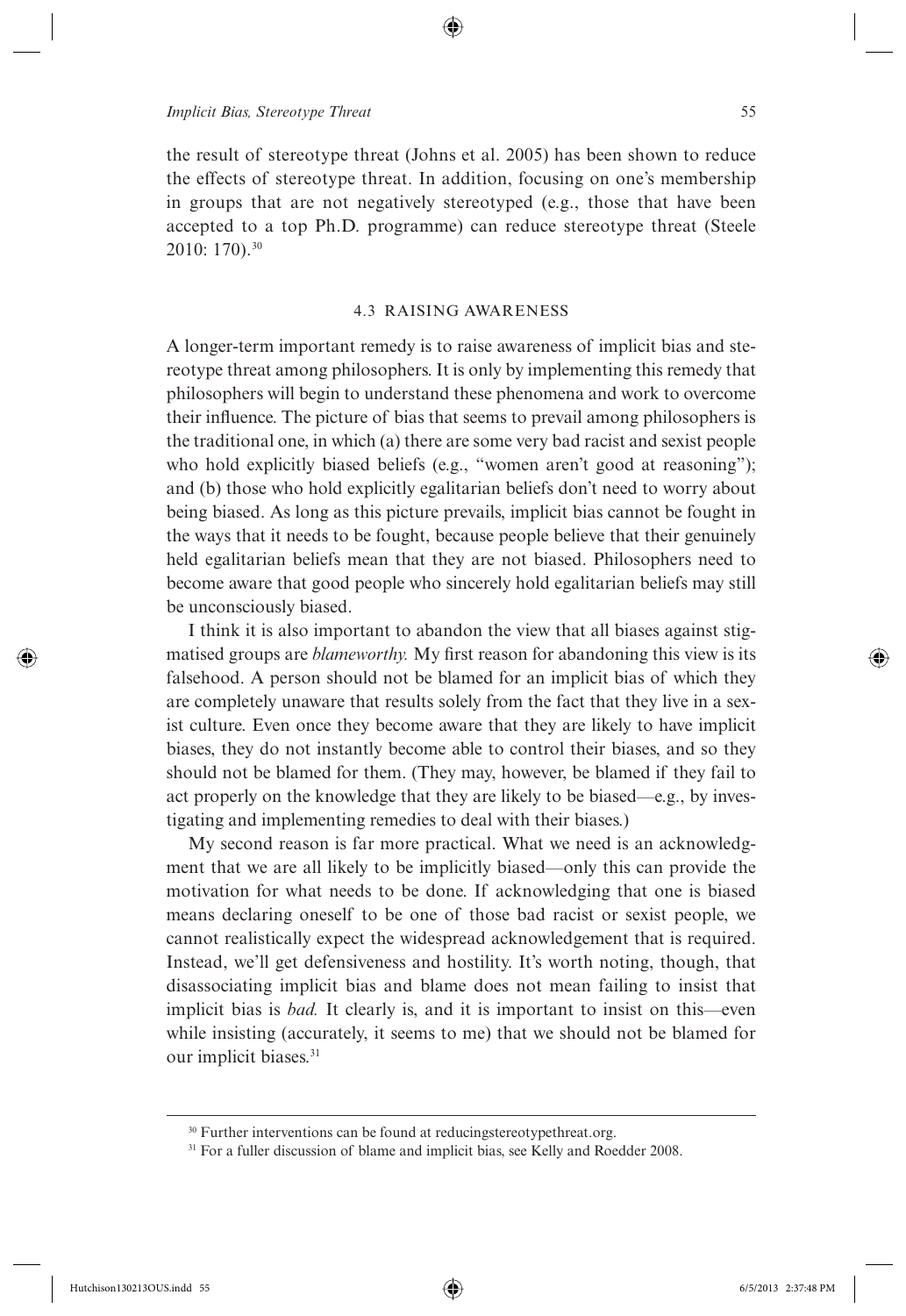## 4.4 EXPERIMENT

⊕

 We don't know yet what will work in philosophy to combat implicit bias and stereotype threat. I've offered some suggestions, but they are only that: suggestions. And there are undoubtedly many more things that one might try. Fortunately, many of the strategies are fairly simple to implement, so uncertainty about their prospects for success shouldn't deter people from trying. For example, after reading a draft of this chapter, Helen Beebee has decided to discuss stereotype threat at the beginning of her logic classes at Birmingham University, as that's one place where stereotype threat is especially likely to arise. Jules Holroyd and Adam Caulton have included information on implicit bias and stereotype threat in the guidance given to directors of studies at Cambridge University. Dan Egonsson (University of Lund, Sweden) has decided to preferentially call on women students, even if men raise their hands first.<sup>32</sup> Heather Kuiper, a Ph.D. student at McMaster University, has suggested starting exams with a question that happens to refer to a woman philosopher.

 Philosophers need to inform themselves about these phenomena and then try out techniques to combat them. And then we need to discuss what works and what doesn't work. 33

## **5. Conclusion**

 We really should not be surprised that women continue to be underrepresented in philosophy. Until very recently, women had very little real chance to engage in philosophy. That legacy of exclusion—combined with a cultural view of women as creatures of emotion rather than reason—helped to generate stereotypes that make it far more difficult for women to succeed in philosophy. The literature on implicit bias and stereotype threat shows us that such stereotypes affect both how women perform and how such performances are evaluated. If what I have argued here is correct, these stereotypes are harming women by denying them fairness and equality of opportunity in philosophy. And they are harming philosophy by causing inaccurate evaluations of philosophical work and philosophers and by impeding women's ability to do the best philosophical work that they can—which causes philosophy as a field to be less good than it otherwise might be. Barring the discovery that philosophers have some rare immunity to the biases and influences that affect others, I think we have

⊕

<sup>&</sup>lt;sup>32</sup> Cheshire Calhoun's 2009 paper also suggests some strategies to try.

<sup>&</sup>lt;sup>33</sup> One thought might be for people to send information about their real-life experiments to the blog: What We're Doing About What it's Like: < http://whatweredoingaboutwhatitslike. wordpress.com/>.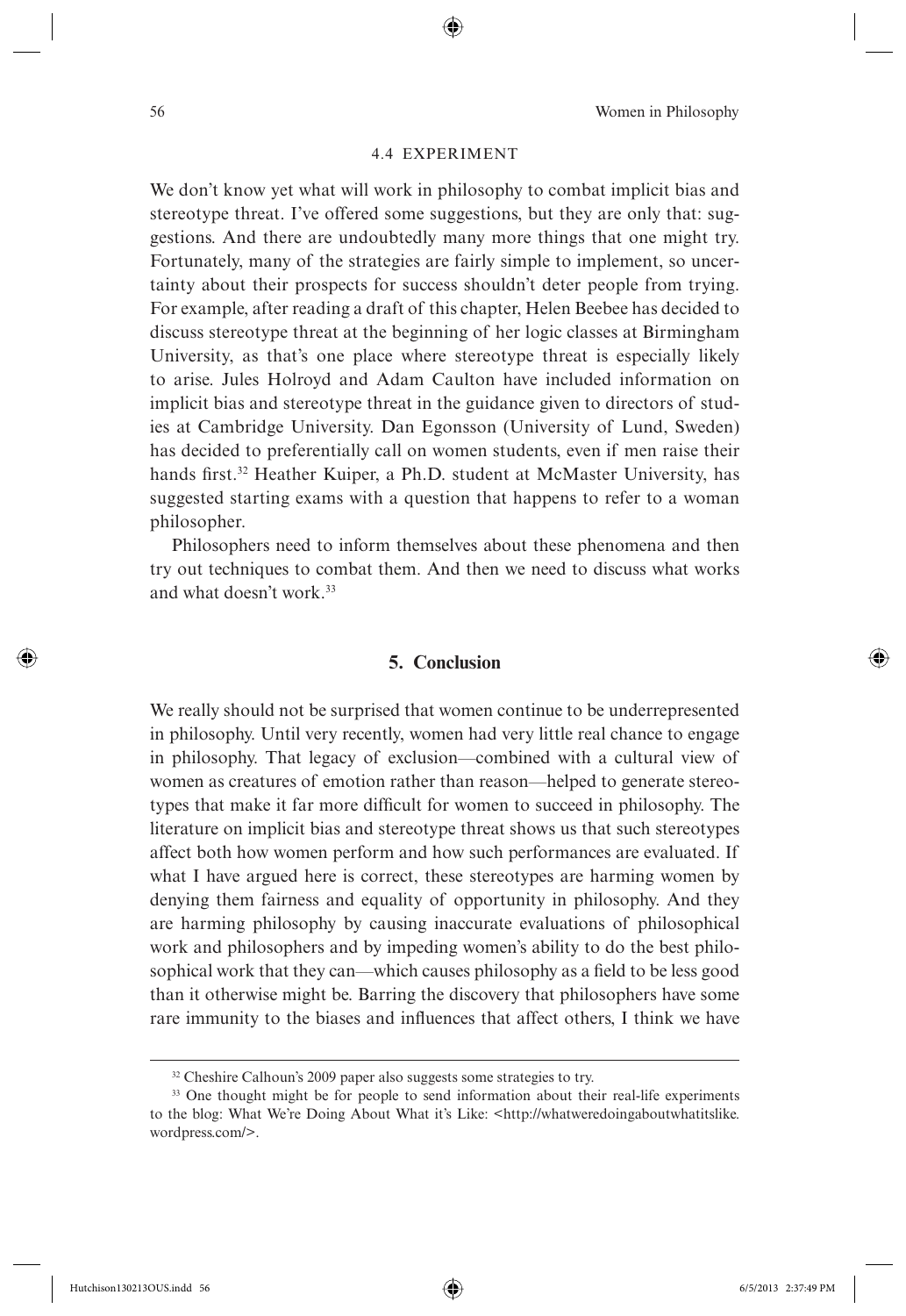good reason to believe that this is in fact happening. The question now is what to do about it. I have offered some suggestions above. But perhaps the most important point is the simplest: that philosophers need to start discussing this problem.

⊕

 There is good reason to hope that such efforts will make a difference. One reason for thinking this is that implicit bias and stereotype threat are incredibly important forces that have only recently begun to be understood. It's not the case that we've been trying for decades and failing—we're only just beginning to try, and the literature shows us that small interventions can have large effects. Another reason for hope is that we have already seen this happen: In 1995, C. Wenneras and A. Wold performed a landmark study of Swedish scientific grant awards. It showed that women needed to be 2.5 times as productive as men to get grants. This study got a huge amount of attention in 1995 and even more in 1997 when they published their results in *Nature.* As a result of the 1995 results, procedures were changed, and what is now called "the Wold Effect" occurred: The gender gap vanished. Change is possible.

## **Acknowledgment**

 A huge number of people deserve thanks for their help with this chapter (including some I have probably forgotten): Heather Arnold, Albert Atkin, Louise Antony, Helen Beebee, Laura Beeby, Josep Corbi, Ray Drainville, Dan Egonsson, Cathrine Felix, Stavroulas Glezakos, Sally Haslanger, Jules Holroyd, Chris Hookway, Andrew Howat, Katrina Hutchison, Anne Jacobson, Fiona Jenkins, Rosanna Keefe, Daniel Kelly, Peter Kirwan, Rae Langton, Steve Laurence, Carole Lee, Mari Mikkola, Kate Norlock, Angie Pepper, Lina Papadaki, Lindsey Porter, Clea Rees, Komarine Romdenh-Romluc, Frank Saul, Julie Saul, Eric Schwitzgebel, Miriam Solomon, Steve Stich, Virgina Valian, and Alison Wylie. I am also grateful to audiences at Lund University and Cardiff University. I should note that this paper was formerly titled "Unconscious Influences and Women in Philosophy".

#### **References**

 Antony , L. 2012 . "Different Voices or Perfect Storm—Why Are There So Few Women in Philosophy?" *Journal of Social Philosophy XLIII: 3, 227-255*.

Bartky, S. 1990. *Femininity and Domination*, New York: Routledge.

 Blair , I. 2002 . "The Malleability of Automatic Stereotypes and Prejudice" , *Personality and Social Psychology Review 3: 242–261.*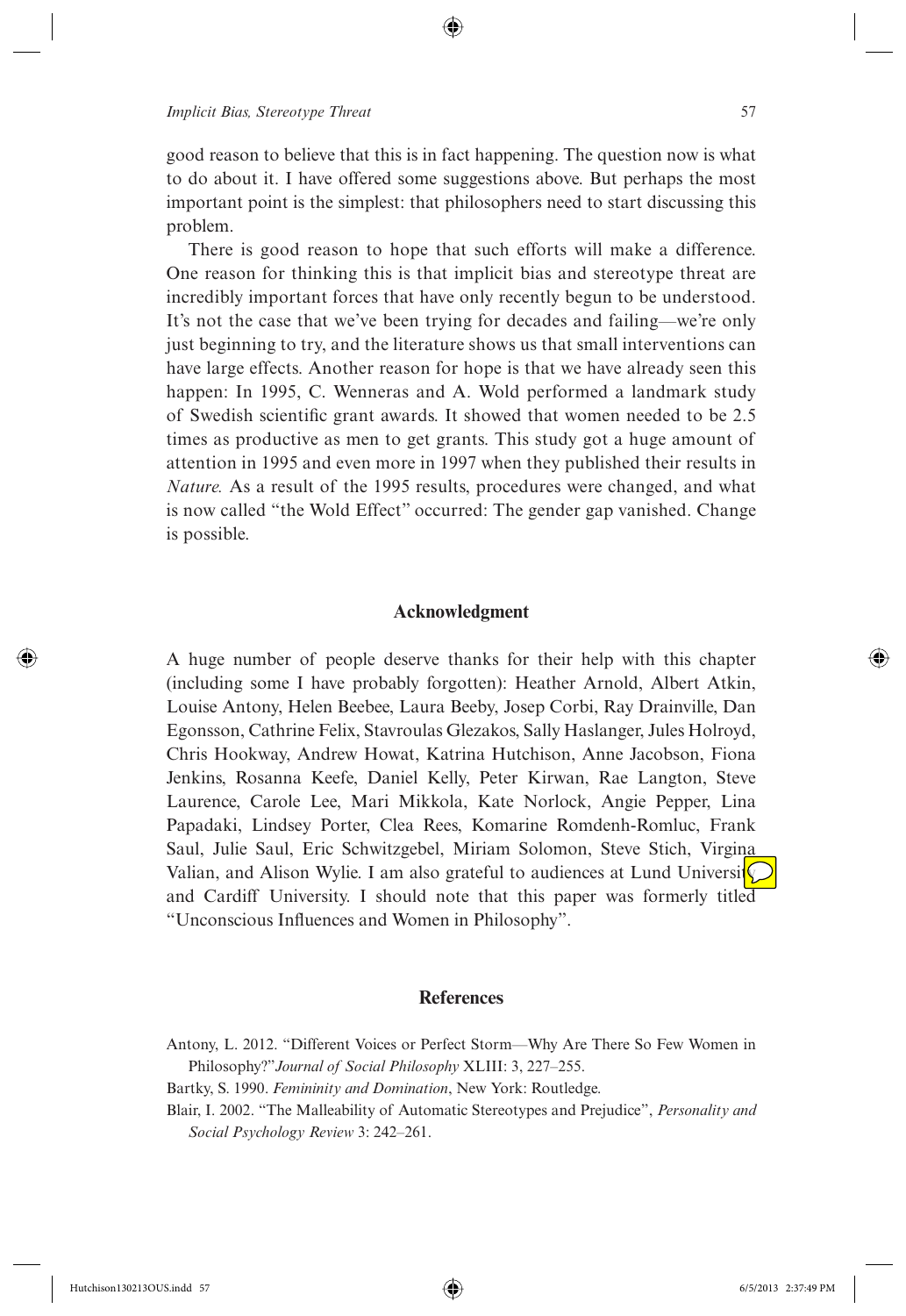Blanton, H., and Jaccard, J. 2006. "Arbitrary Metrics in Psychology", American Psycholo*gist* 61: 1, 27-41.

⊕

- Budden, A., Tregenza, T., Aarssen, L., Koricheva, J., Leimu, R. and Lortie, C. 2008. "Double-Blind Review Favours Increased Representation of Female Authors", Trends in Ecology and Evolution 23:1, 4-6.
- Buckwalter, W., and Stich, S. 2010. "Gender and Philosophical Intuition: Why Are There So Few Women in Philosophy?" talk given at Society for Philosophy and Psychology, Portland, OR.
- Calhoun, C. 2009. "The Undergraduate Pipeline Problem", *Hypatia* 24: 2, 216–223.
- Correll, S., and Benard, S. 2007. "Getting a Job: Is There a Motherhood Penalty?" *American Journal of Sociology* 112 : 1297–1338 .
- Fine, C. 2010. *Delusions of Gender*, London: Icon Books.
- Goddard, E. 2008. "Improving the Position of Women in the Philosophy Profession", http://aap.org.au/women/reports/index.html#Ausreports.
- Goldin, C., and Rouse, C. 2000. "Orchestrating Impartiality: The Impact of 'Blind' Auditions on Female Musicians", American Economic Review 90:4, 715-741.
- Goodyear , R. , Reynolds , P., and Gragg , J. 2010 . "University Faculty Experiences of Classroom Incivilities: A Critical Incident Study", paper presented to American Educational Research Association.
- Greenwald, A., Rudman, L., Nosek, B., and Zayas, V. 2006. "Why So Little Faith? A Reply to Blanton and Jaccard's (2006) Skeptical View of Testing Pure Multiplicative Theories", *Psychological Review* 113: 1, 170–180.
- Hanrahan, R., and Antony, L. 2005. "Because I Said So: Toward a Feminist Theory of Authority", *Hypatia* 20: 4, 59–79.
- Haslanger, S. 2008. "Changing the Ideology and Culture of Philosophy: Not By Reason (Alone)", *Hypatia* 23: 2, 210–223.
- Johns, M., Schmader, T., and Martens, A. 2005. "Knowing is Half the Battle: Teaching about Stereotype Threat as a Means of Improving Women's Math Performance", Psy*chological Science* 16:3, 175-179.
- Jordan-Young, R. 2011. *Brain Storm*, Cambridge, MA: Harvard University Press.
- Jost, J. T., Rudman, L. A., Blair, I. V., Carney, D., Dasgupta, N., Glaser, J., and Hardin, C. D. 2009 . " The existence of implicit bias is beyond reasonable doubt: A refutation of ideological and methodological objections and executive summary of ten studies that no manager should ignore ", *Research in Organizational Behavior*
- Kang, J., and Banaji, M. 2006. "Fair Measures: A Behavioral Realist Revision of 'Affirmative action'", *California Law Review* 94: 1063-1118.
- Kelly, D., and Roedder, E. 2008. "Racial Cognition and the Ethics of Implicit Bias", *Philosophy Compass* 3:3, 522–540,
- Lane, K. A., Kang, J., and Banaji, M. 2007. "Implicit Social Cognition and Law", *Annual Review of Law and Social Science* 3: 427–51.
- Lee, C., and Schunn, C. 2010. "Philosophy Journal Practices and Opportunities for Bias", *APA Newsletter on Feminism and Philosophy* .
- Levy, S., Stroessner, S., and Dweck, C. 1998. "Stereotype Formation and Endorsement: The Role of Implicit Theories", *Journal of Personality and Social Psychology* 74: 6, 1421-1436.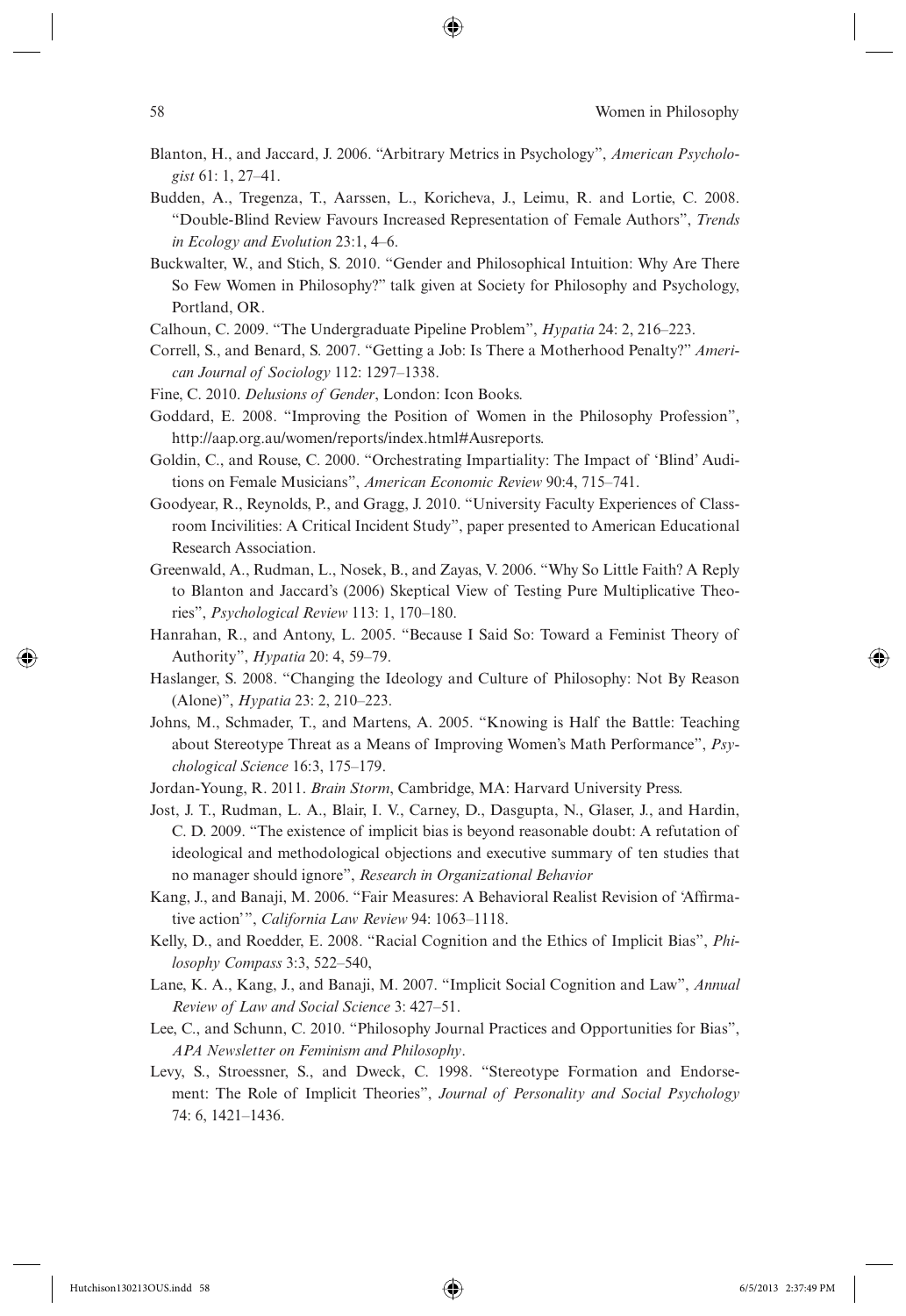Link, A., Swann, C., and Bozeman, B. 2008. "A Time Allocation Study of University Faculty", *Economics of Education Review* 27: 363-374.

⊕

- Madera, J., Hebl, M., and Martin, R. 2009. "Gender and Letters of Recommendation for Academia: Agentic and Communal Differences", *Journal of Applied Psychology* 94: 6, 1591–1599 .
- Misra, J., Lundquist, J. H., Holmes, E., and Agiomavritis, S. "The Ivory Ceiling of Service Work", Academe Online January-February 2011: <http://www.aaup.org/AAUP/ pubsres/academe/2011/JF/Feat/misr.htm >.
- Miyake, A., Kost-Smith, L., Finkelstein, N., Pollock, S., Cohen, G., and Ito, T. 2010. "Reducing the Gender Achievement Gap in College Science: A Classroom Study of Values Affirmation", *Science* 330: 1234–1237.
- Moss-Racusin, C., Dovidio, J., Brescoll, V., Graham, M. and Handelsman, J. 2012. "Science Faculty's Subtle Gender Biases Favor Male Students ," *PNAS* 109 : 41 , 16474–16479 .
- Nosek, B., Banaji, M., and Greenwald, J. 2002. "Math = male, me = female, therefore math ≠ me", *Journal of Personality and Social Psychology* 83 , 44–59 .
- Rowe, M. 2008. "Micro-Affirmations and Micro-Inequities", *Journal of the International Ombudsman Association* 1:1 (also available at http://web.mit.edu/ombud/publications/ micro-affirm-ineq.pdf).
- Sadker, D., Sadker, M., and Zittleman, K. 2009. Still Failing at Fairness: How Gender Bias *Cheats Girls and Boys in School and What We Can Do About It* , NY : Scribner.
- Sandström, U., and Hällsten, M. 2008. "Persistent nepotism in peer-review", Scientometricis 74: 175-189.
- Schwitzgebel, E. 2010. "On Being Good at Seeming Smart", http://schwitzsplinters. blogspot.com/2010/03/on-being-good-at-seeming-smart.html .
- Solomon, M., and Clarke, J. 2009. "CSW Jobs for Philosophers Employment Study", *APA Newsletter on Feminism and Philosophy* 8: 2, 3–6.
- Steele, C. 2010. *Whistling Vivaldi: And Other Clues to How Stereotypes Affect Us*, New York: W. W. Norton.
- Steinpreis, R., Anders, K., and Ritzke, D. 1999. "The Impact of Gender on the Review of the Curricula Vitae of Job Applicants and Tenure Candidates: A National Empirical Study", *Sex Roles* 41: 7/8, 509-528.
- Stewart, B. D., and Payne, B. K. 2008. "Bringing Automatic Stereotyping Under Control: Implementation Intentions as Efficient Means of Thought Control", *Personality* and Social Psychology Bulletin 34: 1332–1345.
- Superson, A. 2002. "Sexism in the Classroom", in Superson, A., and Cudd, A., *Theorizing Backlash: Philosophical Reflections on Resistance to Feminism*, Oxford, UK: Rowman and Littlefield, 201-213.
- Uhlmann, E., and Cohen, G. 2007. "I think it, therefore it's true': Effects of self-perceived objectivity on hiring discrimination", Organizational Behavior and Human Decision  *Processes 104* , 207–223 .
- Valian, V. 1999. *Why So Slow? The Advancement of Women* Cambridge, MA: MIT Press.
- Valian, V. 2005. "Beyond Gender Schemas: Improving the Advancement of Women in Academia", *Hypatia* 20:3, 198-213.
- Vedantam, S. 2005. "See No Bias", *Washington Post*, 21 January, accessed at <http://www. washingtonpost.com/wp-dyn/articles/A27067-2005Jan21.html> on 29 July 2010.